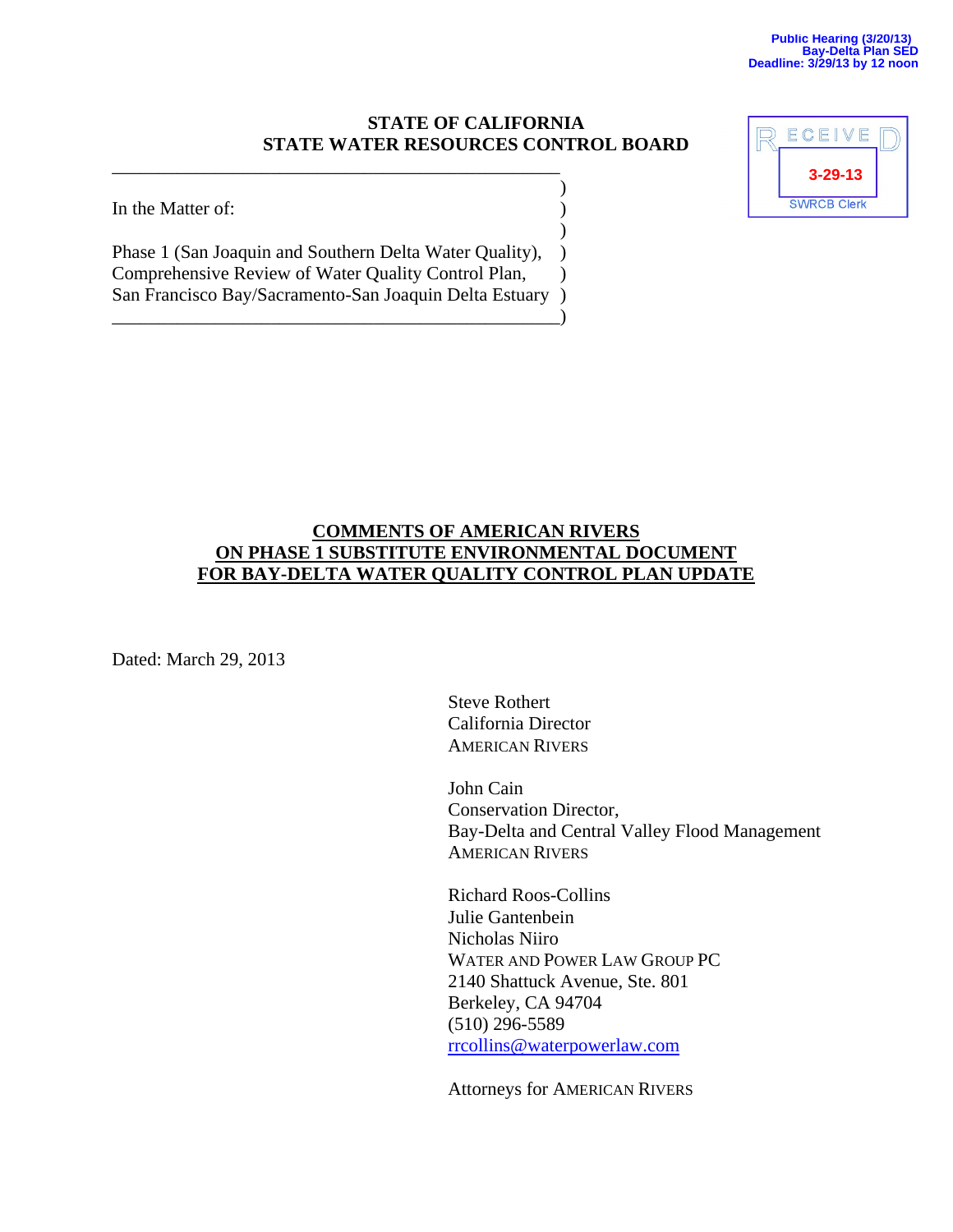# **TABLE OF CONTENTS**

| I.   |                 |                                                                                                                                                      |  |  |  |  |  |  |
|------|-----------------|------------------------------------------------------------------------------------------------------------------------------------------------------|--|--|--|--|--|--|
| П.   |                 |                                                                                                                                                      |  |  |  |  |  |  |
|      | A.              | The Proposed Objective Should Attain the Highest Reasonable Protection of Fish                                                                       |  |  |  |  |  |  |
|      | <b>B.</b>       | The Doubling Objective Should Continue to Apply to the Lower San Joaquin 4                                                                           |  |  |  |  |  |  |
|      | $\mathcal{C}$ . | The Board Should Establish Metrics for Compliance with the Objective5                                                                                |  |  |  |  |  |  |
| III. |                 |                                                                                                                                                      |  |  |  |  |  |  |
|      | A.              | The Board Should Implement More Natural Flows in the Lower San Joaquin As                                                                            |  |  |  |  |  |  |
|      | <b>B.</b>       | The Board Should Specify the Elements of Adaptive Management of the Flow                                                                             |  |  |  |  |  |  |
|      | C.              | The Board Should Specify the Proceedings That Will Distribute the Flow Rate                                                                          |  |  |  |  |  |  |
| IV.  |                 |                                                                                                                                                      |  |  |  |  |  |  |
|      | A.              | The Plan Should Establish Accountability for Performance of Non-Flow                                                                                 |  |  |  |  |  |  |
|      | <b>B.</b>       |                                                                                                                                                      |  |  |  |  |  |  |
|      | C.              |                                                                                                                                                      |  |  |  |  |  |  |
| V.   |                 |                                                                                                                                                      |  |  |  |  |  |  |
|      | A.              | The Board Should Complete a Retrospective Analysis of Water Quality<br>Monitoring Data to Evaluate the Effectiveness of the 2006 and Prior Plans 15  |  |  |  |  |  |  |
|      | <b>B.</b>       | Appendix K Should Specify How the Proposed Monitoring Program Would be<br>Used to Evaluate the Effectiveness of the New Program of Implementation 16 |  |  |  |  |  |  |
| VI.  |                 |                                                                                                                                                      |  |  |  |  |  |  |
|      | A.              | The Board Should Specify How it Will Complete Implementation of the Flow                                                                             |  |  |  |  |  |  |
|      | <b>B.</b>       | The Board Should Specify How it will Complete the Program of Implementation                                                                          |  |  |  |  |  |  |
|      | C.              | The Board Should Complete this Comprehensive Review in a Reasonable                                                                                  |  |  |  |  |  |  |
| VII. |                 |                                                                                                                                                      |  |  |  |  |  |  |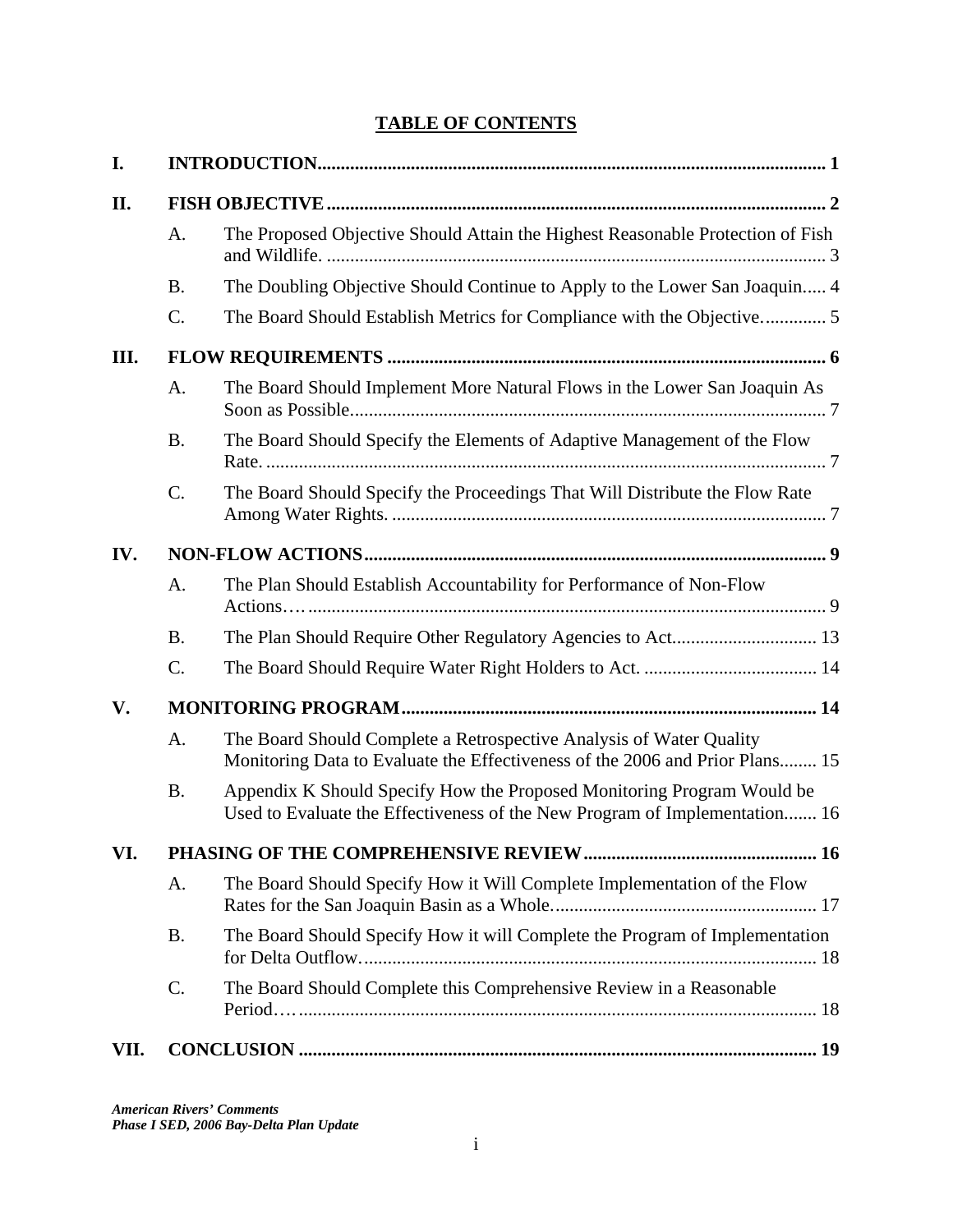#### **COMMENTS OF AMERICAN RIVERS ON PHASE 1 SUBSTITUTE ENVIRONMENTAL DOCUMENT FOR BAY-DELTA WATER QUALITY CONTROL PLAN UPDATE**

 Pursuant to the "Notice of Filing" (Dec. 31, 2012) as amended, American Rivers respectfully submits these comments on the Substitute Environmental Document (SED) for Phase 1 of the comprehensive review of the *San Francisco Bay-Sacramento/San Joaquin Delta Estuary Water Quality Control Plan* (2006). Our comments focus on the proposed changes to the existing flow objectives for fish and wildlife protection and the associated Program of Implementation for the lower San Joaquin.

### **I. INTRODUCTION**

1. Time is of the essence to complete the comprehensive review of the 2006 Bay-Delta Plan and, specifically, to revise the objectives and Program of Implementation to protect all beneficial uses. As the Legislature declared in 2009, the "…Delta watershed and California's water infrastructure are in crisis and existing Delta policies are not sustainable. Resolving the crisis requires fundamental reorganization of the state's management of Delta watershed resources." Water Code § 85001(a).

2. This crisis has emerged despite decades of implementation of water quality and regulatory programs to protect the ecosystem and other beneficial uses. Indeed, by 1961, the Board recognized the emerging conflicts between water supply reliability and the Delta ecosystem. In addressing an impact of the export projects on salinity, it concluded:

"…[T]he Board will reserve jurisdiction for a reasonable period, not to exceed about three years subject to further extension, for the purpose of allowing the United States, the State of California, and the water users in the Delta, an opportunity to work out their problems by mutual agreement….

In taking the action outlined in the preceding paragraph the Board recognizes that in this proceeding it has no jurisdiction over the Department [of Water Resources] or the water users to require their participation in such negotiations. An additional problem exists in the case of the latter group due to a lack of representation of all of the parties now being benefited or to be benefited. The Board also recognizes that reservation of jurisdiction does not solve the problem and without participation in good faith by all parties such action by the Board is of little consequence. The Board does not believe that reservation of jurisdiction and postponement of the day of final decision will cause the problem to disappear or diminish. Neither does it believe that the problem can be legislated out of existence nor solved by the mere weight of further investigations and studies, of which there have been many in the past, some of which have been recited in this decision. The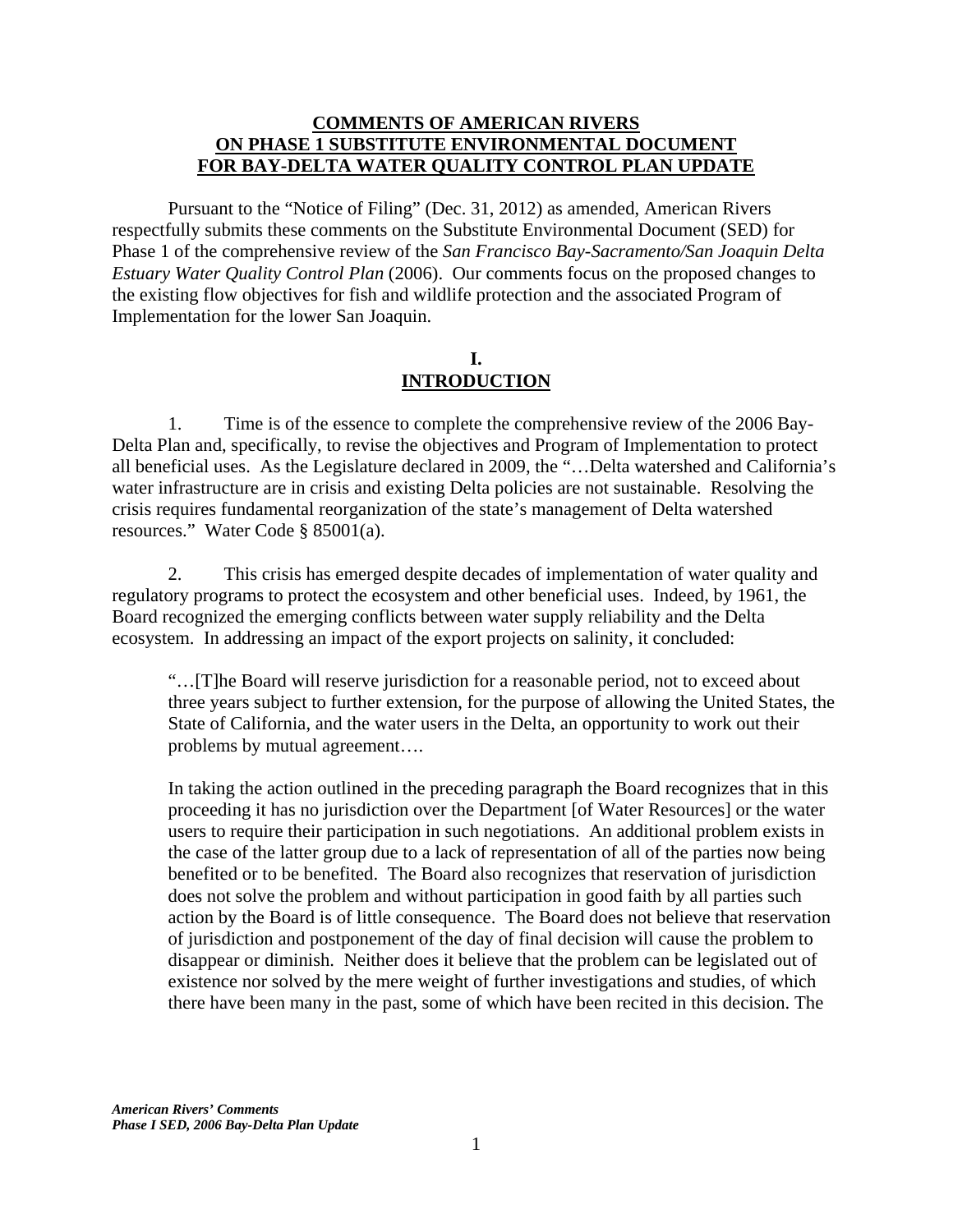time has arrived for the parties to meet at the conference table, recognizing that all have a responsibility and an urgent interest in an early solution."

Decision 991, 1961 WL 6816 (1961) at 23.

3. Fifty-two years after Decision 991, all Delta stakeholders have an even more urgent interest in a speedy solution. Our comments are intended to help move the SED in a direction where a comprehensive update for the Bay-Delta Plan finally satisfies that public interest.

4. Many comments have framed this comprehensive review as water supply versus fish. Indeed, there is a physical basis for this conflict, as these Delta resources are managed today. There is also a historical basis. The State authorized many existing dams on the express view that significant harm to the ecosystem, including the destruction of fish species in a river, was an acceptable price of economic development. In 1951, the California Attorney General interpreted Fish and Game Code section 5937 to permit that result in the upper San Joaquin. Cal. Atty. Gen. Op. 50-89 (1951). In 1940, the Board's predecessor approved that result for Mono Lake.

"It is indeed unfortunate that [Los Angeles'] proposed development will result in decreasing the aesthetic advantages of Mono Basin but there is apparently nothing that this office can do to prevent it. The use to which the City proposes to put the water under its Applications ... is defined by the Water Commission Act as the highest to which water may be applied and to make available unappropriated water for this use the City has, by the condemnation proceedings described above, acquired the littoral and riparian rights on Mono Lake and its tributaries south of Mill Creek. This office therefore has no alternative but to dismiss all protests based upon the possible lowering of the water level in Mono Lake and the effect that the diversion of water from these streams may have upon the aesthetic and recreational value of the Basin."

Division of Water Resources, Decisions 7053, 7055, 8042, and 8043 (1940), p. 26, quoted in *National Audubon Society v. Superior Court*, 33 Cal. 3d 419 at 428 (1983).

5. *National Audubon* and later cases overturned these interpretations of the public trust doctrine and related statutory laws. Today, a zero-sum approach would be an improper legal basis for the update to the 2006 Bay-Delta Plan. Instead, as discussed in paragraphs 7 – 10 below, this update must provide reasonable protection for both fish and water supply. It should help resolve the Delta crisis by significantly enhancing existing conditions for these beneficial uses.

### **II. FISH OBJECTIVE**

6. Table 3 in Appendix K proposes a new narrative objective for fish protection in the lower San Joaquin. The "Parameter" is flow rates, and the "Value" (or goal) is to "[m]aintain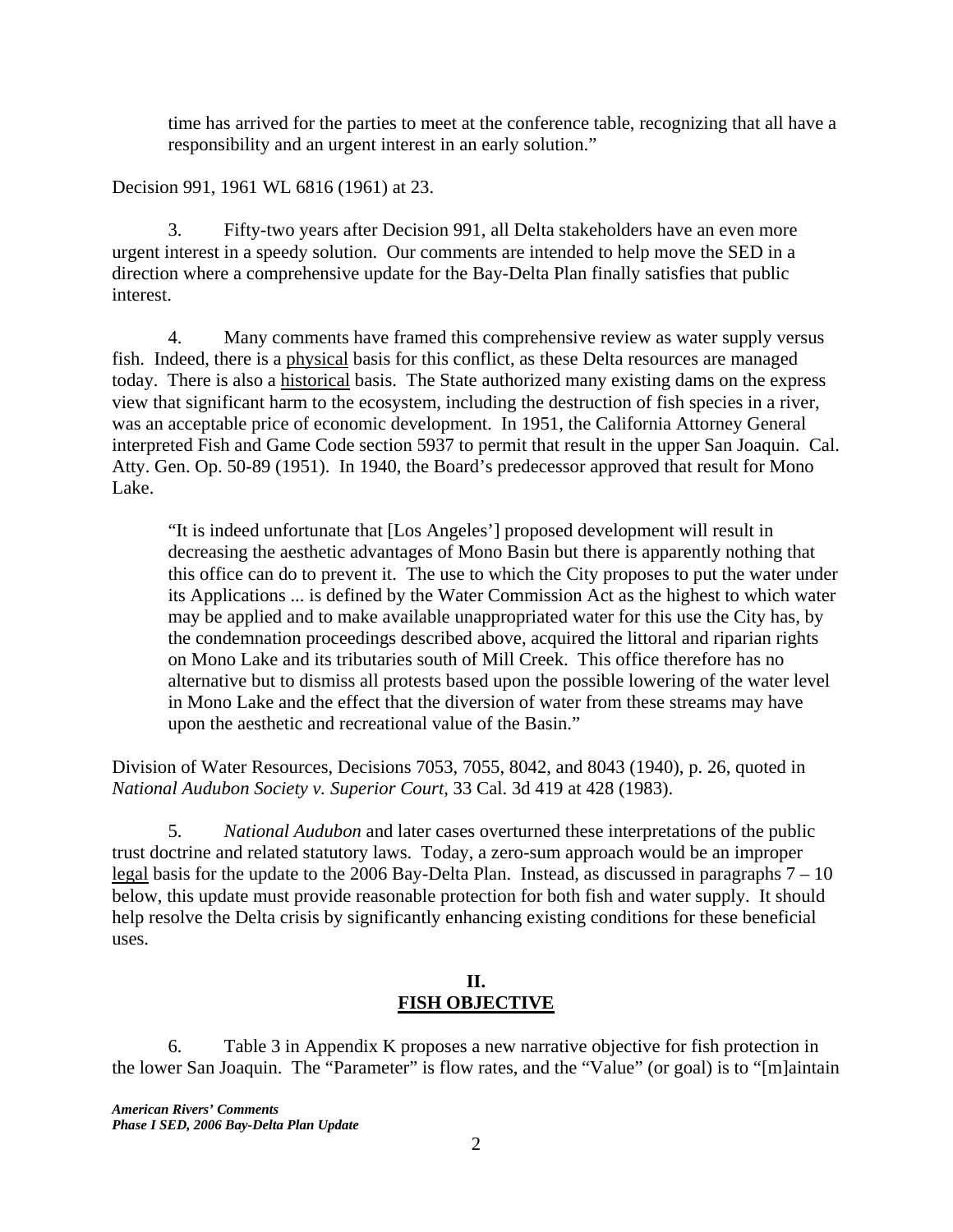flow conditions … to the Delta at Vernalis, together with other reasonably controllable measures…, sufficient to support and maintain the natural production of viable native San Joaquin River watershed fish populations migrating through the Delta." SED App. K, p. 1. We have several comments on this proposed objective.

## **A. The Proposed Objective Should Attain the Highest Reasonable Protection of Fish and Wildlife.**

7. The proposed objective is intended to "…support and maintain the natural production" of native fishes. This goal requires merely that such fishes continue to reproduce in the lower San Joaquin, including its tributaries. On its face, it would permit any level of natural production that avoids extinction in this area. This is far too low a bar.

8. A water quality plan is intended "...to attain the highest water quality which is reasonable, considering all demands being made and to be made on those waters and the total values involved…." Water Code § 13000. An objective must "…ensure the reasonable protection of beneficial uses…." Water Code § 13241. What is reasonable for the purpose of fish protection is guided by the Clean Water Act's goal to "…restore the chemical, physical, and biological integrity of the Nation's waters." 33 U.S.C. § 1251(a). This goal "... refers to a condition in which the natural structure and function of ecosystems [are] maintained." *Dubois v. U.S. Department of Agriculture*, 102 F.3d 1273, 1294 (1st Cir. 1996).

9. Further, the proposed objective would be inconsistent with the public trust doctrine, to the extent it merely requires the avoidance of extinction of native fish in the Delta.

10. The public trust doctrine governs the Board's water quality program, including its regulation of water rights for the purpose of compliance flow objectives. *U.S. v. State Water Resources Control Board* (*Racanelli Decision*), 182 Cal. App. 3d 82, 149-150 (1986). That doctrine requires much more than the continued existence of fish in navigable waters. It obliges the Board, as trustee, to protect public trust uses (including fishing, navigation, commerce, and ecosystem) to the extent feasible.

"The state has an affirmative duty to take the public trust into account in the planning and allocation of water resources, and to protect public trust uses whenever feasible.... As a matter of practical necessity the state may have to approve appropriations despite foreseeable harm to public trust uses. In so doing, however, the state must bear in mind its duty as trustee to consider the effect of the taking on the public trust [citation], *and to preserve, so far as consistent with the public interest, the uses protected by the trust.*"

*Id*. at 151 (emphasis added), quoting *National Audubon*, 33 Cal. 3d at 446-47.

11. The SED does not address whether a more protective goal for the proposed fish objective is reasonable or feasible to comply with the goal of Clean Water Act section 101(b) or the public trust doctrine. However, in adopting an objective (or any other plan element), the Board must have "…adequately considered all factors, [and] demonstrated a rational connection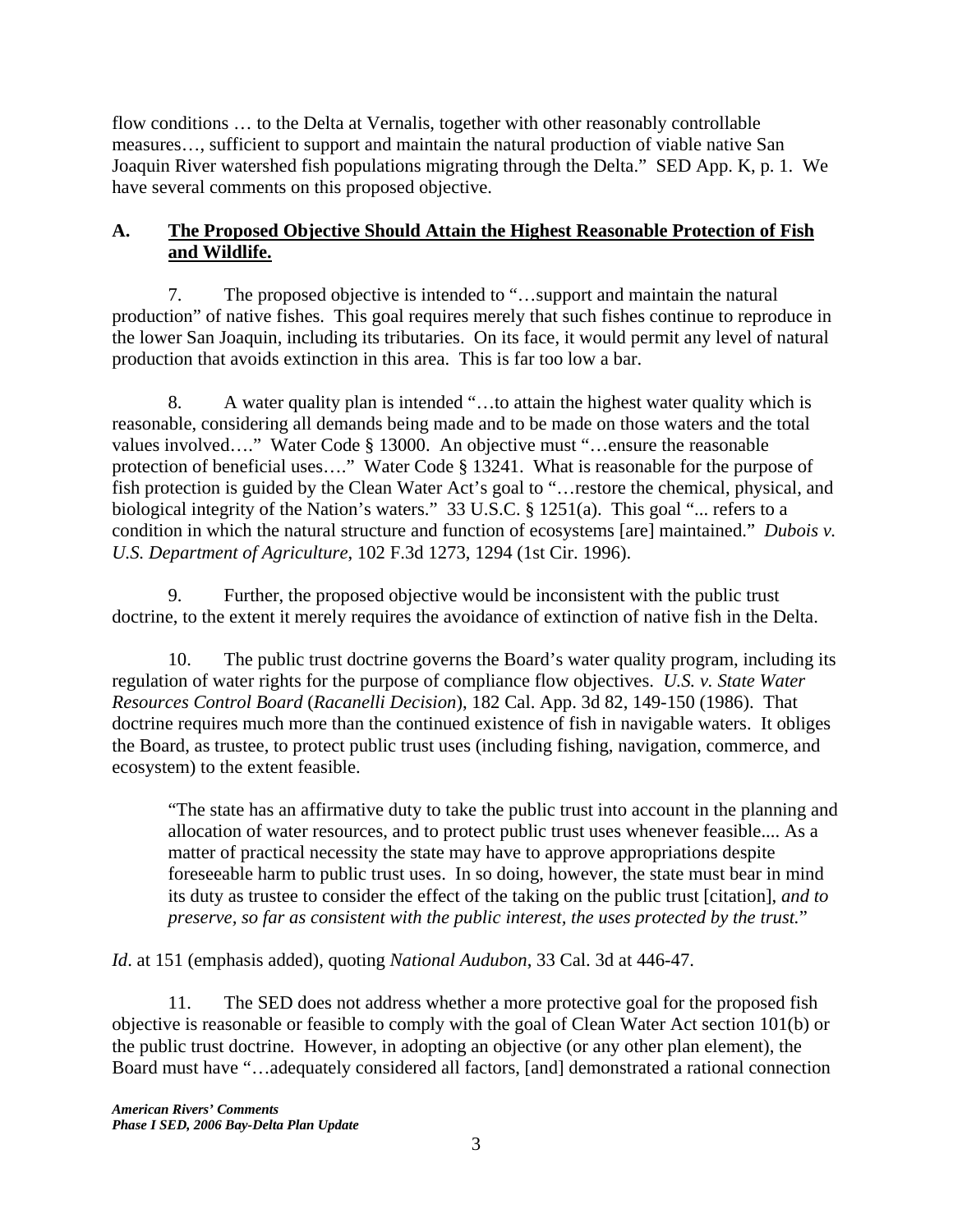between those factors, the choice made, and the purpose of the enabling statute." *Racanelli Decision*, 182 Cal. App. 3d at 113.

12. The Board should revise the proposed objective to attain the highest reasonable protection of fish and wildlife in the lower San Joaquin, subject to the consideration of other demands and values as provided by Water Code section 13000 and other applicable law, including the public trust doctrine.

# **B. The Doubling Objective Should Continue to Apply to the Lower San Joaquin.**

13. The SED does not expressly propose to modify the existing narrative objective for "Salmon Protection" in the 2006 plan. Since December 31, 2012, Board representatives have variously stated that the proposed objective would supplement or replace the existing objective. These are two very different outcomes.

14. The existing narrative objective states: "[w]ater quality conditions shall be maintained, together with other measures, sufficient to achieve a doubling of natural production of Chinook salmon from the average production of 1967-1991, consistent with the provisions of State and federal law."

15. That objective derives from Section 3406(b)(1) of the 1992 Central Valley Project Improvement Act (CVPIA), which provides:

"The Secretary, in consultation with other State and Federal agencies, Indian tribes, and affected interests, is further authorized and directed to: (1) develop within three years of enactment and implement a program which makes all reasonable efforts to ensure that, by the year 2002, natural production of anadromous fish in Central Valley rivers and streams will be sustainable, on a long-term basis, at levels not less than twice the average levels attained during the period of 1967-1991; *Provided*, That this goal shall not apply to the San Joaquin River between Friant Dam and the Mendota Pool, for which a separate program is authorized under subsection 3406(c) of this title…."

Section 3403(a) defines anadromous fish as: "...those stocks of salmon (including steelhead), striped bass, sturgeon, and American shad that ascend the Sacramento and San Joaquin rivers and their tributaries and the Sacramento-San Joaquin Delta to reproduce after maturing in San Francisco Bay or the Pacific Ocean…."

16. American Rivers opposes deleting the doubling objective in the Bay-Delta Plan update. A more general objective about continued natural production, as applied, could be inconsistent with the requirements of federal and state laws cited in the 2006 plan. The SED does not explain why deleting the doubling objective would be reasonable or how it would advance the public interest, given that these other laws will still govern the Central Valley Project and other Delta facilities. We respectfully submit that the Delta would not benefit from additional inconsistency between regulatory programs.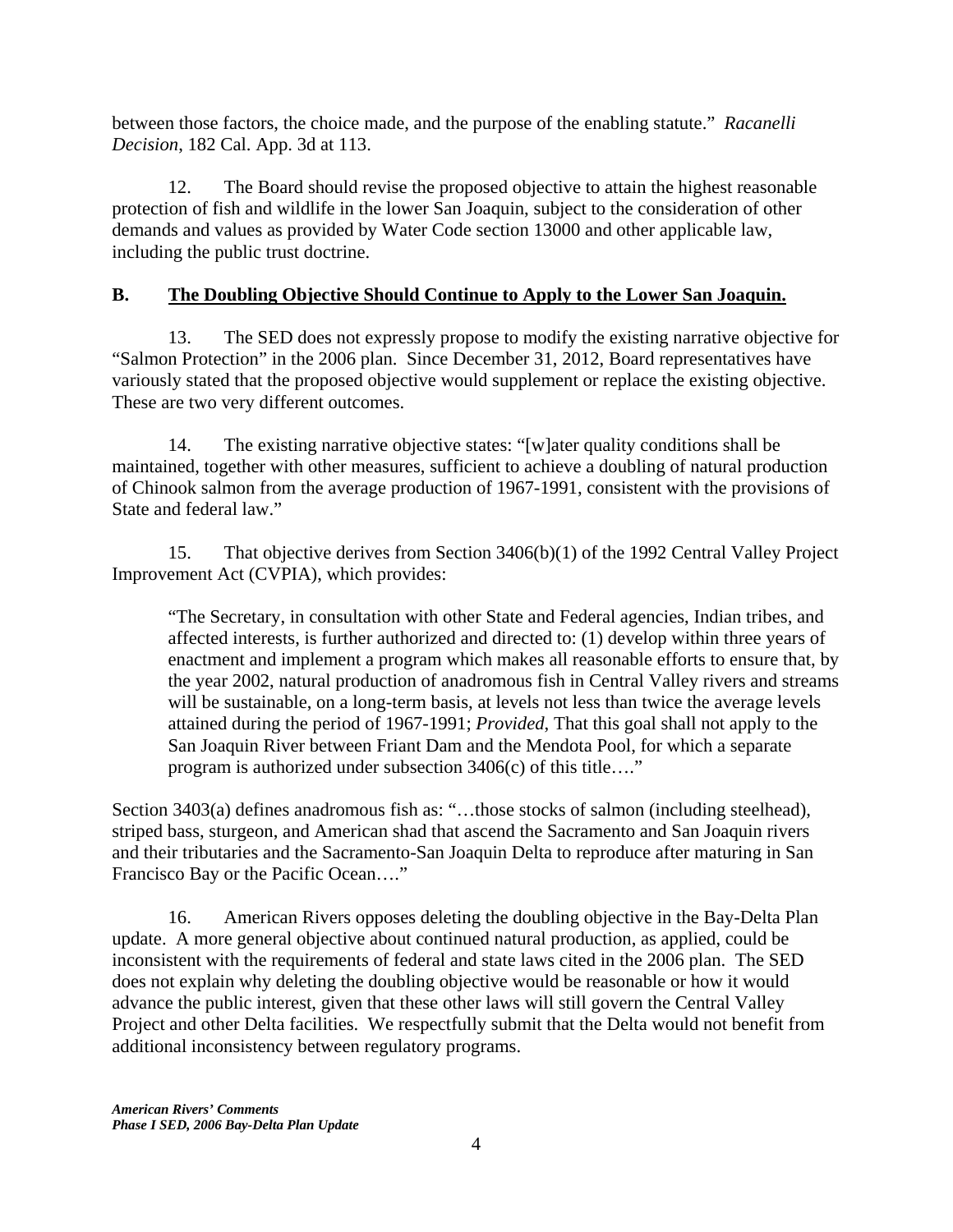17. Indeed, we recommend that the Board modify the doubling objective to be fully consistent with the CVPIA section 3406(b)(1). First, the existing objective is limited to Chinook salmon, while the statute applies to other native anadromous fish as well, including all salmon runs, steelhead, American shad, and sturgeon. Second, the objective calls for doubling, while the statute calls for not less than doubling. Lastly, the objective is framed as a snapshot in time, while the statute includes the goal of sustainability on a long-term basis.

18. It is a fact that the population of Chinook salmon has not doubled, 21 years after enactment of the CVPIA and 7 years after adoption of the 2006 Bay-Delta Plan. This reality is not a reason to delete the objective from the Bay-Delta Plan. Instead, it demonstrates that various regulatory programs have failed to reverse the negative trend for this fishery. It affirms why the Board should require improvements in existing programs necessary to achieve the objective.

# **C. The Board Should Establish Metrics for Compliance with the Objective.**

19. The proposed objective states: "Indicators of viability include abundance, spatial extent or distribution, genetic and life history diversity, migratory pathways, and productivity." SED App. K, p. 1. It does not provide metrics for those indicators – how much is enough. For example, abundance could mean one unit or twenty for a given native fish.

20. The Program of Implementation for this objective includes a San Joaquin River Monitoring and Evaluation Program (SJRMEP) to "…inform real-time adaptive management" of the flow rates. SED App. K, p. 11. The Board would assign responsibility for developing this program, and the program itself would be developed, through water rights, licensing, and other adjudicatory proceedings after adoption of the plan. *Id*.

21. The SED specifies certain elements of adaptive management, including the permissible range of flow rates and governance. SED App. K, pp. 3-5. However, Appendix K does not specify some of the necessary scientific elements of such adaptive management. These include: metrics for the narrative objective (as discussed in paragraphs 19 - 20), testable hypotheses how the flow rates will make progress towards the objective, the monitoring data and analyses which will be used to evaluate progress, and triggers for adaptive management.

22. In short, Appendix K anticipates that the metrics for the proposed objective, and necessary scientific elements of adaptive management, would be established through implementation, not the plan itself. This is legally insufficient. The Board may not modify the plan through actual implementation, including water rights proceedings for individual diverters. *State Water Resources Control Board Cases* (*Robie Decision*), 138 Cal. App. 4th 674, 728-30 (2006). Such *de facto* modification of the plan through adjudicatory proceedings would not "…comply[] with the procedural requirements" for this legislative action. *Id*. at 735.

23. The Program of Implementation must include "a description of surveillance to be undertaken to determine compliance with the objectives." Water Code § 13242(b). More generally, it must include a "description of the nature of actions which are necessary to achieve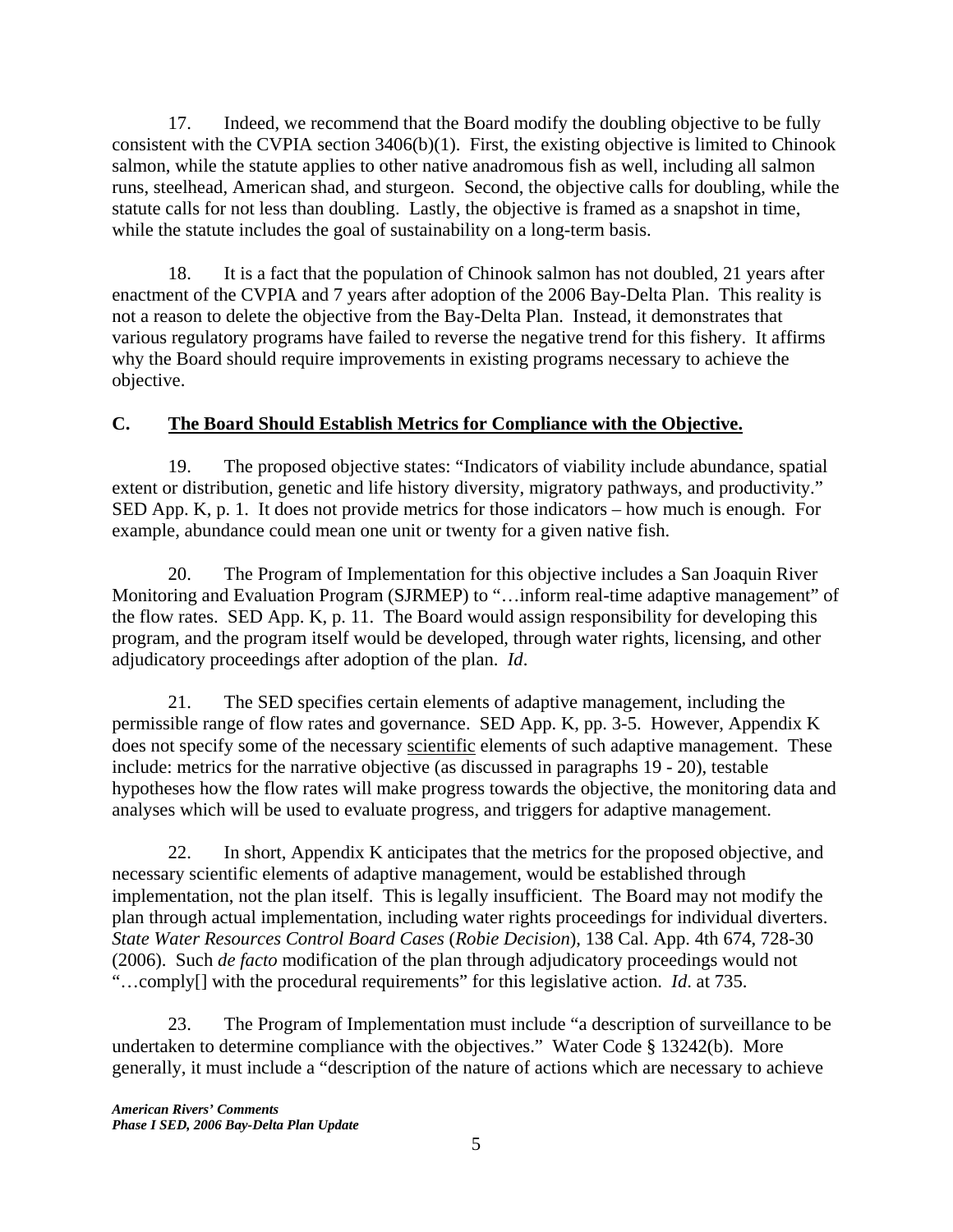the objectives…." Water Code § 13242(a). In this instance, since the Board is proposing adaptive management of flow rates, the program must describe the elements of such adaptive management with enough specificity that potentially affected entities, and any reviewing court, may understand how adaptive management would work and thus how it could affect their rights. "The guiding principle is that the Board's power to act in a water rights proceeding commenced to implement a water quality control plan is constrained by the terms of the plan it is implementing." *Robie Decision*, 136 Cal. App. 4th at 729.

#### **III. FLOW REQUIREMENTS**

24. Appendix K would require the release of 35% of unimpaired flow from each of the Stanislaus, Tuolumne, and Merced Rivers, on a 14-day running average from February through June. That requirement would be subject to adaptive management and a base flow of 1,000 cfs. SED App. K, pp. 3-4.

25. Regulatory agencies and stakeholders made extensive oral comments in the March 20-21, 2013 hearing, and will submit written comments today, disputing the flow type (unimpaired versus regulated) and rate (35 versus X%) necessary to attain the fish objectives. Indeed, disputes about causes for negative trends for Delta fish started more than 140 years ago. *See* Arthur E. McEvoy, *The Fisherman's Problem: Ecology and Law in the California Fisheries, 1850-1980* (1986). As the Board stated in WR Decision 1379 (1971): "The complex interplay between inflows, Delta uses, export diversions, waste disposal, irrigation return water, and tidal action, has made it difficult to predict future conditions in the Delta." *Id*. at 46 (emphasis added). A controlled experiment cannot be conducted in the Delta, which is a commons affected by many stressors. Any cause-and-effect finding for this ecosystem relies on correlations and other statistical methods short of the confidence interval of a controlled experiment.<sup>1</sup>

26. The Board must act, while mindful of this.

27. American Rivers agrees that "…more flow of a more natural pattern…" in the period February through June is necessary to attain the existing doubling objective or the

 $\frac{1}{1}$  Stakeholders also dispute the SED's findings related to unavoidable impacts on agriculture, hydropower generation, and other developmental uses. We note that these findings, even once final, are not binding on any specific entity. As a quasi-legislative decision, the plan itself may not assign a compliance burden on any entity. That assignment may occur only through an adjudicatory proceeding supported by its own Environmental Impact Report or other document under the California Environmental Quality Act (CEQA). *See* paragraph 31, *infra*.

Thus, any findings made in this SED are general and, as applied to any entity, are subject to check in a subsequent adjudicatory proceeding for that entity. So, what happens if this SED finds that the change in agricultural income under a particular flow requirement is X% for the lower San Joaquin sub-basin, and the subsequent CEQA document shows that the change is a multiple of X% for a given entity? There are two permissible options. If the new impact is not significant under CEQA, the Board may continue in the adjudicatory proceeding. Or if the new impact is significant, it may reopen the plan and the applicable objective. One option is not available. The *Robie Decision* teaches that the Board may not use the adjudicatory proceeding to change the objective itself. *See* 136 Cal. App. 4th at 729.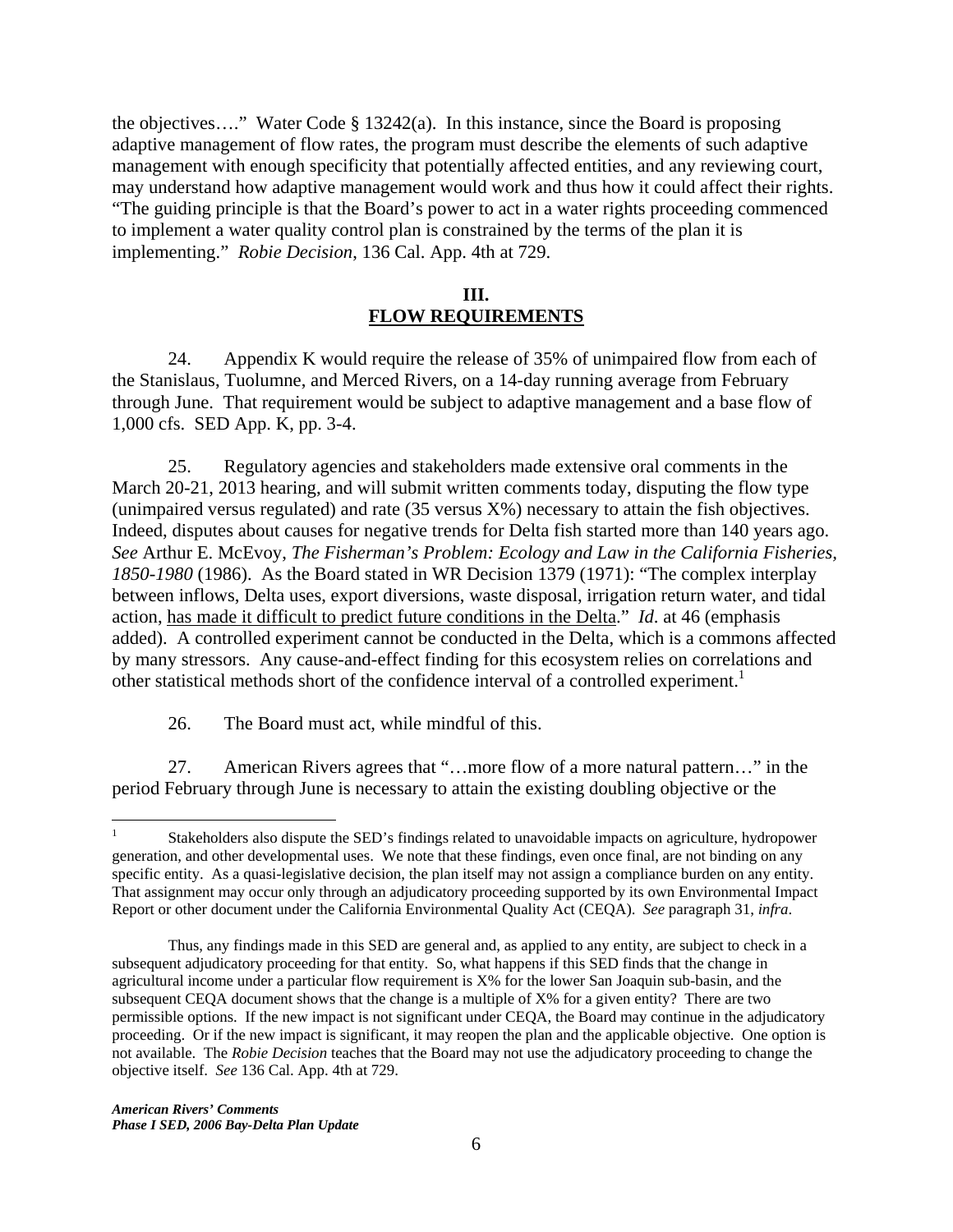proposed new objective. SED App. K, p. 3. We submitted extensive comments in the Delta Flow Criteria proceeding, stating our specific recommendations for such flow. *See* Exhibit AR-1 (Feb. 10, 2010). As demonstrated in technical comments filed today by Natural Resources Defense Council and The Bay Institute, 35% unimpaired flow during this period is very likely to be insufficient to achieve the fish objectives in the plan, and specifically, cause a significant upwards trend in population and distribution of the native fishes which use the Delta.

28. As the Board found in its *Delta Flow Criteria Report* (2010), flow is a master variable for the conditions and trends for native fisheries. The record for the 2006 Bay-Delta Plan and related proceedings shows that other stressors are significant. This reality requires "all hands on deck." The most effective strategy will be: (i) an integrated package of flow and nonflow actions, (ii) timely performed, and (iii) subject to rigorous adaptive management (iv) based on testable hypotheses and effectiveness monitoring.

# **A. The Board Should Implement More Natural Flows in the Lower San Joaquin As Soon as Possible.**

29. A more natural flow pattern is needed very soon in order to protect the native species in the Delta. The scientific record before the Board overwhelmingly demonstrates that most native Delta fisheries are in trouble and at serious risk of continued decline or extinction.

# **B. The Board Should Specify the Elements of Adaptive Management of the Flow Rate.**

30. Appendix K provides that the flow rate would vary between 25 and 45% from any one tributary, based on an adaptive management program subject to governance by a Coordinated Operations Group (COG). SED App. K, pp. 4-5. It proposes to defer many of the necessary scientific elements of this program to subsequent water rights and other adjudicatory proceedings. As stated in paragraphs 19 - 20, the plan update must specify the necessary scientific elements of this monitoring program.

## **C. The Board Should Specify the Proceedings That Will Distribute the Flow Rate Among Water Rights.**

31. The objectives in a water quality control plan are not self-implementing. After adopting a plan as a quasi-legislative decision, the Board must undertake separate and subsequent adjudicatory proceedings to amend water rights or otherwise assign the compliance obligation among facilities and activities. *Racanelli Decision*, 182 Cal. App. 3d at 112-13; *Robie Decision*, 136 Cal. App. 4th at 698, 733-34.

32. Appendix K anticipates implementation of the proposed narrative objective through "…water rights actions, Federal Energy Regulatory Commission (FERC), hydropower licensing processes, other water quality actions, or actions by other entities." SED App. K, p. 2. It states that implementation will be phased "…in order to achieve full compliance with the narrative objective by no later than 2020." *Id*.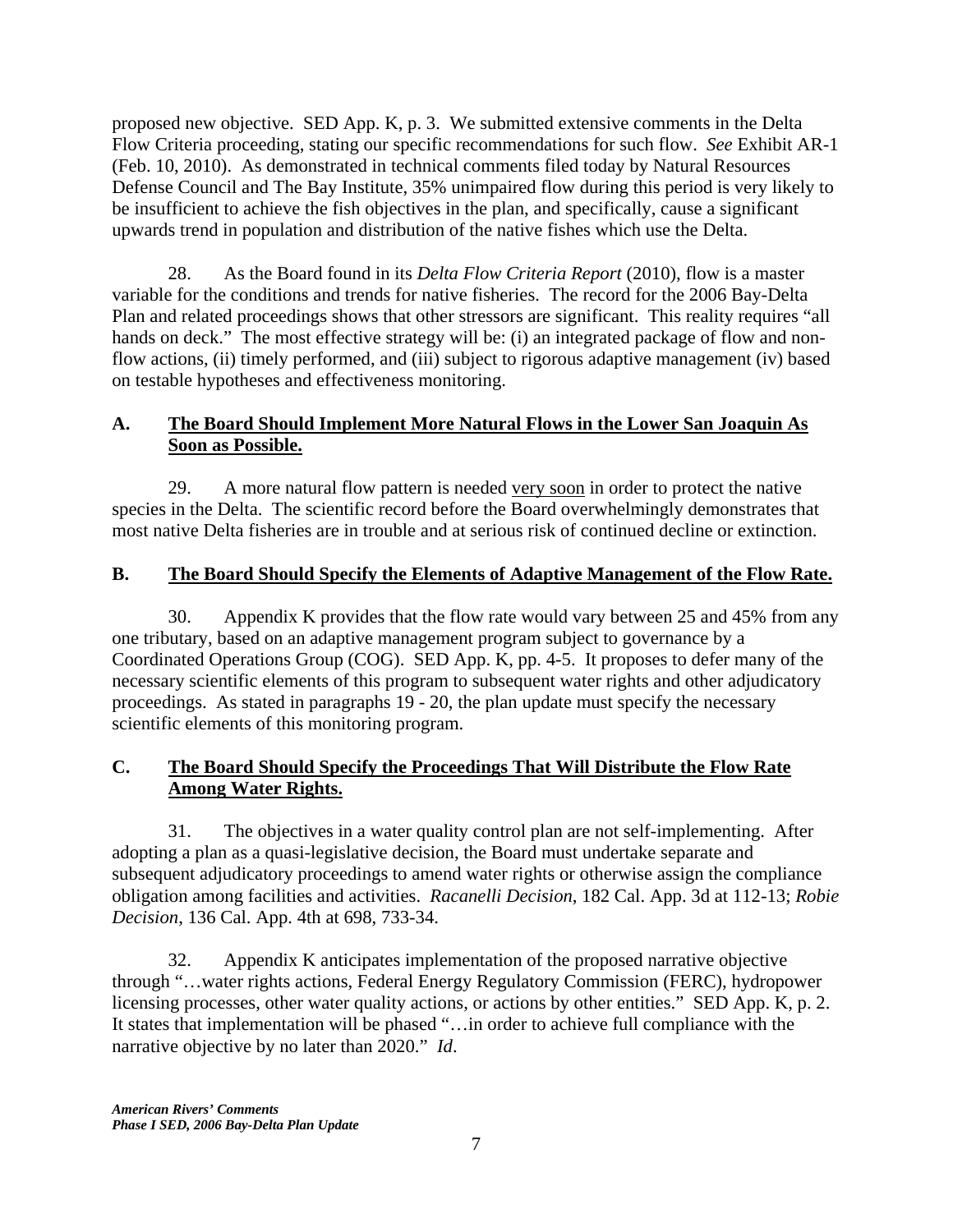33. That list, while inclusive, is not specific as to dates or other essential details. For example, will the Board conduct a water rights proceeding for the Tuolumne and Merced, or will it rely entirely on water quality certification of the hydropower projects on these tributaries to establish compliance obligations? If the latter, how will the Board address the non-licensed operations of these dams (e.g., diversions for water supply), and how will the Board address diversions by entities other than the licensees (such as the City of San Francisco, or riparian diverters)? Will the Board conduct a water rights proceeding on the Stanislaus, where the largest storage dam is not under FERC's jurisdiction but other dams are? How will it coordinate that proceeding with its actions on the southern tributaries? Does the Board have a firm schedule when each of these proceedings will start and conclude? We recommend that the update include a table, GANT chart, or similar display of these proceedings.

34. The following table is intended to be illustrative of this form. The key feature is that the Board should describe, by tributary and then dam or diversion, the proceeding when it will assign the compliance obligation, and that any schedule should be firm, even if movable due to developments beyond the Board's control.

| <b>Tributary</b>  | <b>Facility</b>        | <b>Proceeding</b>                                                                                                   | <b>Scope</b>                                                                                                                                            | <b>Start Date</b>                                                 | <b>End Date</b>                                                                                                                                                      |
|-------------------|------------------------|---------------------------------------------------------------------------------------------------------------------|---------------------------------------------------------------------------------------------------------------------------------------------------------|-------------------------------------------------------------------|----------------------------------------------------------------------------------------------------------------------------------------------------------------------|
|                   |                        |                                                                                                                     |                                                                                                                                                         |                                                                   |                                                                                                                                                                      |
| Tuolumne          | New Don Pedro          | Relicensing                                                                                                         | Power<br>operations<br>[unless the<br>Board takes the<br>view that the<br>scope of the<br>water quality<br>certification<br>includes all<br>operations] | Feb. 2011 [when<br>MID/TID filed Pre-<br>Application<br>Document] | April 2016 [We<br>recommend that the<br>Board commit to<br>making a water<br>quality certification<br>decision before the<br>expiration of the<br>existing license.] |
| Tuolumne          | La Grange Dam          | [Board should<br>specify<br>whether it<br>will address<br>in relicensing<br>or in a water<br>rights<br>proceeding.] | .                                                                                                                                                       | .                                                                 | .                                                                                                                                                                    |
| Tuolumne          | Hetch Hetchy<br>System | [Board should<br>specify.]                                                                                          | .                                                                                                                                                       | .                                                                 | .                                                                                                                                                                    |
| Tuolumne          | [Other<br>facilities]  | $\cdots$                                                                                                            | .                                                                                                                                                       | .                                                                 | .                                                                                                                                                                    |
| Merced            | .                      | .                                                                                                                   | .                                                                                                                                                       | .                                                                 | .                                                                                                                                                                    |
| <b>Stanislaus</b> | $\cdots$               | $\cdots$                                                                                                            | $\cdots$                                                                                                                                                | $\cdots$                                                          | .                                                                                                                                                                    |

### **Proceedings to Assign Compliance Obligation**

35. Appendix K acknowledges the risk that the proposed objective could result in "…redirected impacts to groundwater resources." SED App. K, p. 3. It states that the Board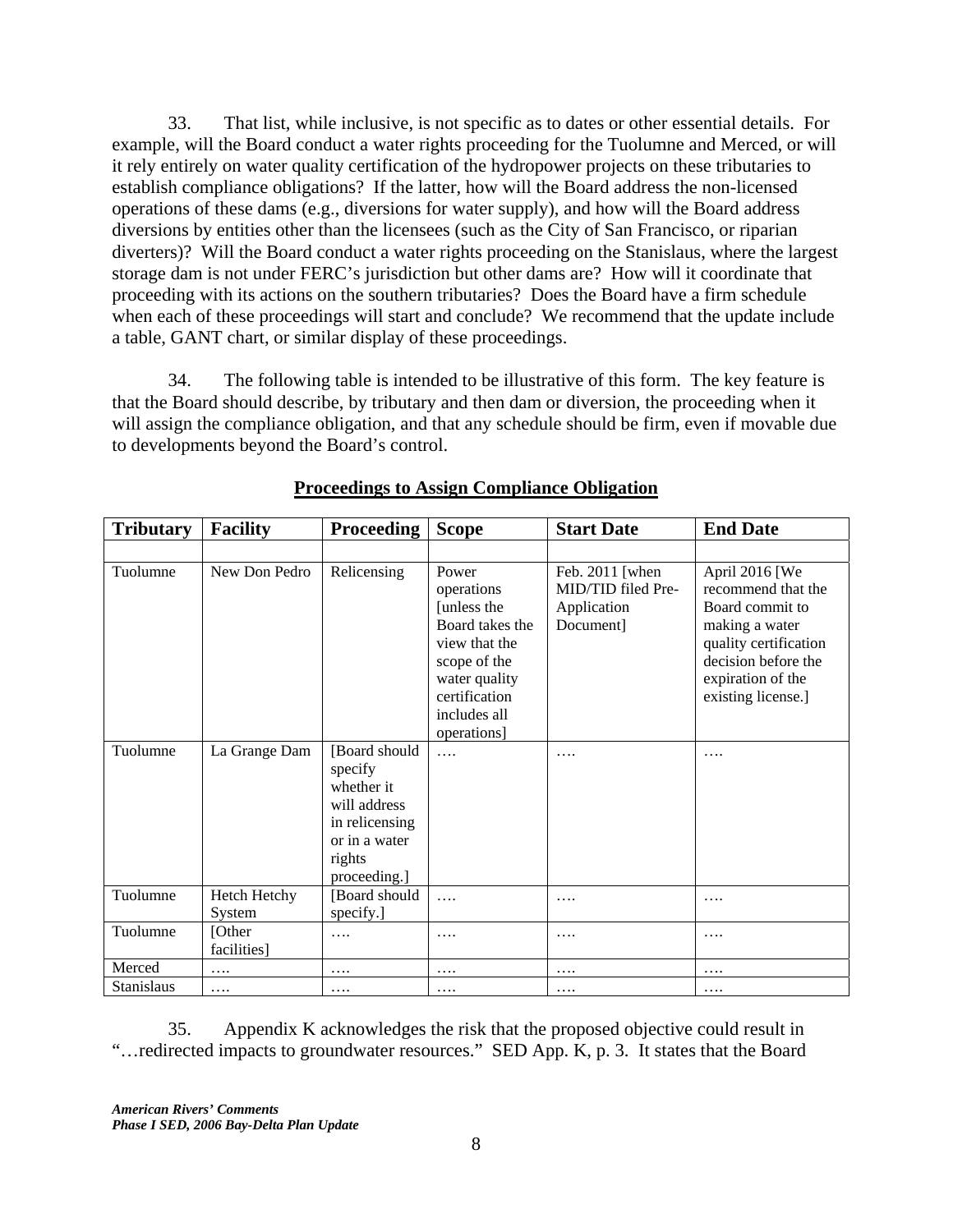"…may take actions" to prevent or mitigate such impacts. *Id*. However, it does not specify any such actions. Indeed, while acknowledging the Board's non-permitting authority to regulate groundwater to prevent waste and unreasonable use, the SED concludes that this is not a feasible mitigation measure because the Board does not receive funding for such enforcement. *See* SED, pp. 9-27 – 9-28. The SED does not identify any specific action the Board will take to prevent further depletion of groundwater resources. Instead, it finds that further overdraft is a significant and unavoidable consequence of the preferred alternative. *Id*. at 9-29.

36. We respectfully submit that this SED describes inaction, not the action necessary to protect water quality of groundwater resources in the course of implementing this plan update. This is legally insufficient under Water Code section 13242(a), particularly in light of forecasts that groundwater resources in the San Joaquin Basin will be depleted – not just overdrafted as today, but entirely gone – by the year 2100 under *status quo* regulation. *See*, e.g., Stockholm Environmental Institute – U.S. Center, *The Last Drop: Climate Change and the Southwest Water Crisis* (Feb. 2011).

#### **IV. NON-FLOW ACTIONS**

37. Appendix K finds that flow rates alone will "…be insufficient to fully implement the narrative objective's goal of protecting native LSJR fish populations." SED App. K, p. 2. It further finds that "actions outside of [flows] and the Board's direct regulatory authority must be part of a comprehensive program" for this purpose. *Id*. Indeed, the effectiveness of the flow rates to protect fish and wildlife "…is intimately linked to the successful implementation of these other actions." *Id*. American Rivers agrees with these findings, which are supported by a library of science across the history of the Bay-Delta Plan.

#### **A. The Plan Should Establish Accountability for Performance of Non-Flow Actions.**

38. Appendix K states that the non-flow actions by other entities are "…under development." SED App. K, p. 7. We agree with that characterization. The section in the Program of Implementation, "Actions by Other Entities," includes three subsections.

39. In the subsection, "Major Planning and Restoration Activities," the SED describes three plans under development by other agencies. These are: Delta Stewardship Council, Delta Plan; Department of Water Resources and U.S. Bureau of Reclamation, Bay Delta Conservation Plan (BDCP); and Reclamation, San Joaquin River Restoration Program (SJRRP). SED App. K, pp. 7-8. The SED generally states that the Board will coordinate with these planning agencies in these planning efforts. For example, it states that the Board "…will continue to coordinate adaptive management and future changes to the Bay-Delta Plan with the SJRRP to assure the protection of fish and wildlife." SED App. K, p. 8.

40. The SED does not state with any specificity whether and how the Board will proactively cooperate in the development of these plans, to increase their effectiveness for the purpose of attaining the proposed or existing fish objectives. For example, while the Board has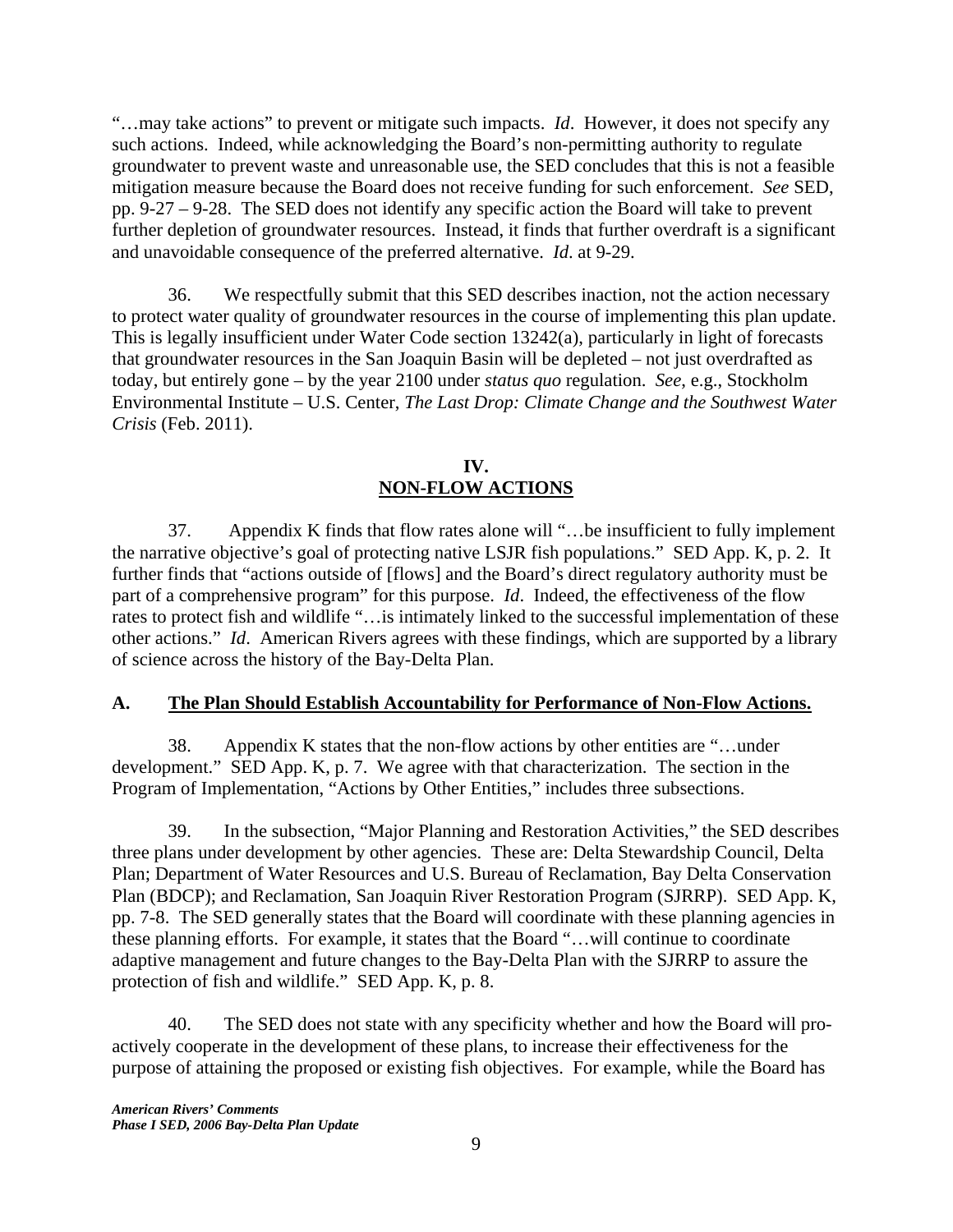and will use its water rights authority to condition the BDCP to protect fish (SED App. K, p. 8), that statement begs critical questions about coordination. What responsibilities will the Board have in preparing the environmental document for the BDCP? Will the Board review the BDCP (once submitted as a change petition) within or separate from the phases described in the Revised Scoping Notice (Jan. 24, 2012)? If separately, how will the Board coordinate the allocation of the water rights burdens as between the export projects and non-export diverters?

41. In the next subsection, entitled "Develop and Implement a Comprehensive Habitat Restoration Effort in the LSJR Basin," Appendix K generally describes each action ("Improve Riparian Habitat") and its value, acknowledges that other agencies may have relevant authorities, and recommends that they use those authorities. It does not state "who, what, when, and where" with any specificity. For example, the entirety of the action, "Improve Riparian Habitat," is:

"Riparian habitat in the LSJR and Merced, Tuolumne, and Stanislaus Rivers has been degraded for over a hundred years by water supply, flood control, changes in land use, and resource extraction activities. In addition to improving seasonal floodplain habitat discussed above, riparian habitat below the floodplain should be restored to better protect fish and wildlife beneficial uses, including improvements to provide foraging, cover, and rearing habitat and to improve temperature conditions."

#### SED App. K, p. 9.

42. Similarly, Appendix K describes an action, "Improve the Quantity, Quality, and Access to Suitable Riparian and Floodplain Habitat for the Benefit of Native Fish and Wildlife." SED Appendix K, pp. 8-9. After reciting the undisputed benefit, it states: "[a]ctions should be taken by local, State, and federal agencies and others in the LSJR and Merced, Tuolumne and Stanislaus Rivers to improve the quality, quantity, and access to floodplain habitat in the LSJR and its major salmon bearing tributaries." *Id*. This action is wholly untrackable and unenforceable. It does not specify a responsible entity, schedule, and actual locations, or identify any existing program, such as the Interior Department's under CVPIA section  $3406(c)(1)$ :

"The Secretary shall, by not later than September 30, 1996: (1) develop a comprehensive plan, which is reasonable, prudent, and feasible, to address fish, wildlife, and habitat concerns on the San Joaquin River, including but not limited to the streamflow, channel, riparian habitat, and water quality improvements that would be needed to reestablish where necessary and to sustain naturally reproducing anadromous fisheries from Friant Dam to its confluence with the San Francisco Bay/Sacramento–San Joaquin Delta Estuary. Such plan shall be developed in cooperation with the California Department of Fish and Game and in coordination with the San Joaquin River Management Program under development by the State of California; shall comply with and contain any documents required by the National Environmental Policy Act and contain findings setting forth the basis for the Secretary's decision to adopt and implement the plan as well as recommendations concerning the need for subsequent Congressional action, if any; and shall incorporate, among other relevant factors, the potential contributions of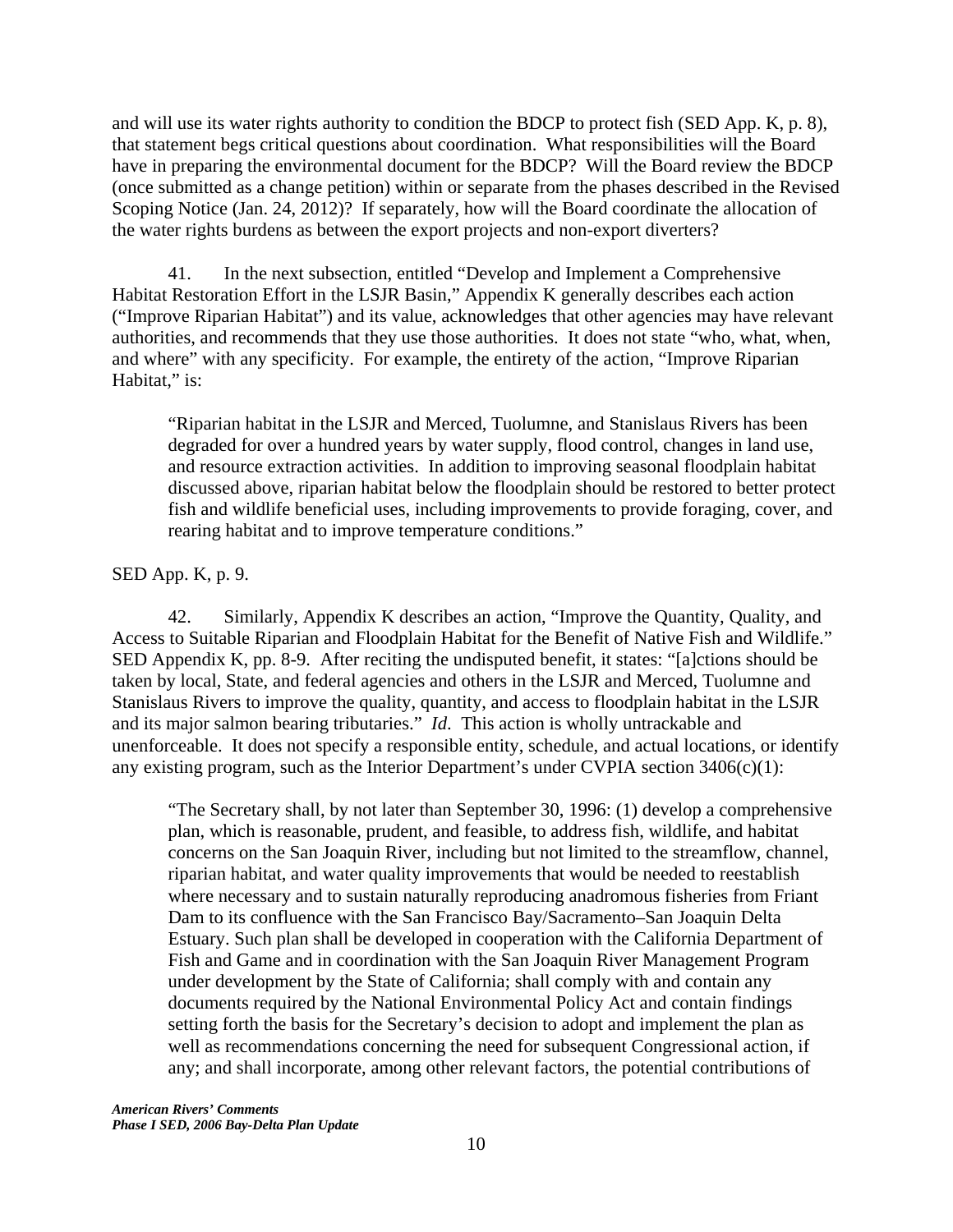tributary streams as well as the alternatives to be investigated under paragraph (2) of this subsection."

43. In the last subsection, entitled "Regulatory, Planning, and Implementation Activities of Other Agencies," Appendix K recommends that those other agencies should continue to use their authorities to undertake various activities. For example, for the action "Reduce the Impacts of Introduced Species on Native Species in the Bay-Delta Estuary," the appendix states that:

"Actions are recommended for local, state and federal agencies to take corrective measures to reduce the impacts of introduced species and prevent the future introduction of non-natives species. Specifically, under the National Invasive Species Act of 1996 the DFG, USFWS, and NOAA fisheries should continue to pursue programs to determine the impacts of introduced species, on the native aquatic resources, and potential control measures. The DFG should also continue the efforts under Fish and Game Code section 6430-6439, concerning introduced species."2

SED App. K, p. 10. None of these actions includes a schedule (including discussion of how that schedule relates to the Board's phases for this comprehensive review) or any specific description of the anticipated results. The SED does not describe an effort or intent by the Board to enter into an agreement with each agency to establish such specifics. This generality is insufficient in three respects.

44. First, the Board must consider "[w]ater quality conditions that could reasonably be achieved through the coordinated control of all factors which affect water quality in the area." Water Code 13241(c); *see Racanelli Decision*, 182 Cal. App. 3d at 118. The SED, including Appendix K, does not forecast or analyze the probable impacts of these actions by other agencies.

45. Next, a Program of Implementation must include a "time table for the actions to be taken." Water Code § 13244(b). This obligation encompasses all actions "…which are necessary to achieve the objectives, including recommendations for appropriate action by any entity, public or private." *Id*., § 13244(a). With a few exceptions, none of the actions by other entities includes a schedule for performance.

46. Lastly, a Program of Implementation must include a "description of the surveillance to be undertaken to determine compliance with the objectives." Water Code § 13244(c). Appendix K does not describe any monitoring of the effects of the actions of other agencies. Indeed, it does not specify the substance of a monitoring program for the objective as a whole. Instead, it defers to the future development of the SJRMEP, calling out generally that the monitoring program will include abundance and other metrics for natural reproduction. SED App. K, p. 11.

 $\frac{1}{2}$ We note that Fish and Game Code section 6439 has been repealed.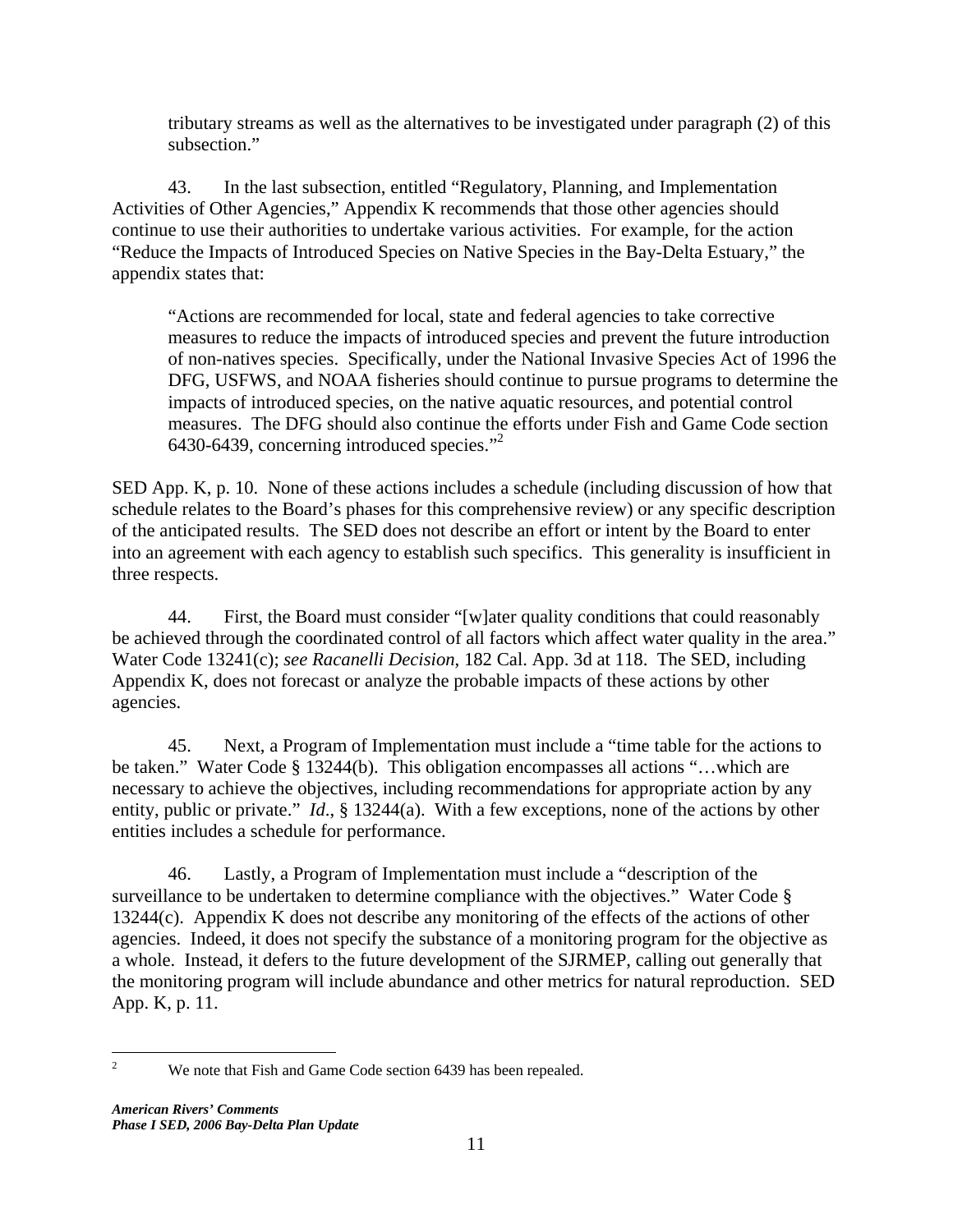47. From 1978 to 2006, the Bay-Delta Plans have included similar actions. Across this period, we have been unable to locate any instance when the Board undertook and published a systematic analysis of the performance of the specific actions included in the prior program.

48. For example, Appendix K includes a proposed predation action (as described in paragraph 43) that is virtually identical to a 2006 counterpart, which read:

"…The National Invasive Species Act of 1996 established various programs intended to decrease the propagation of invasive species into waters of the U.S. and to prevent the spread of aquatic nuisance species. These programs include the Ballast Water Management Demonstration Program and the Aquatic Nuisance Species Program and allows for State Invasive Species Management Plans to be created independent of federal action. Under the National Invasive Species Act of 1996, the DFG, USFWS, and NOAA Fisheries should continue to pursue programs to determine the impacts of introduced species, including striped bass, on the native aquatic resources of the Estuary, and the potential benefits of control measures. The DFG should also continue its efforts under the Fish and Game Code sections 6430-6439, enacted in 1992, concerning introduced species.... Additionally, the California Fish and Game Commission should deny all requests for the introduction of new aquatic species into the watershed of the Bay-Delta Estuary unless it finds, based on strong, reliable evidence, that an introduction will not have deleterious effects on native species."

2006 Bay-Delta Plan, p. 36. Seven years later, the SED does not describe the progress by these agencies to implement that action in the 2006 plan. What is the benefit of merely restating the action, without analysis of past performance or any direction for more effective performance in the future?

49. We are not asking for a bite of the moon, here. Many regulatory programs are subject to periodic performance reviews, and standard procedures exist for this purpose. *See, e.g.*, Reclamation, *Central Valley Project Improvement Act: 10 Years of Progress. A Summary of Activities and Accomplishments in the Implementation of the Central Valley Project Improvement Act, 1993 – 2002*, available at

http://www.usbr.gov/mp/cvpia/docs\_reports/docs/cvpia\_10yr\_progress\_final\_summ\_rpt.pdf. Indeed, annual reporting on accomplishments (and failures) of such programs is also commonplace. *See* CVPIA section 3408(f).

50. The Board should revise the section, "Action by other Agencies," in the Program of Implementation, to establish the schedule, expected results, and other specifics required by Water Code section 13244 to establish accountability for performance. It should establish a procedure for an annual informational workshop where other agencies submit written reports, and discuss the consequences of their reports, for implementation of their responsibilities under the plan update.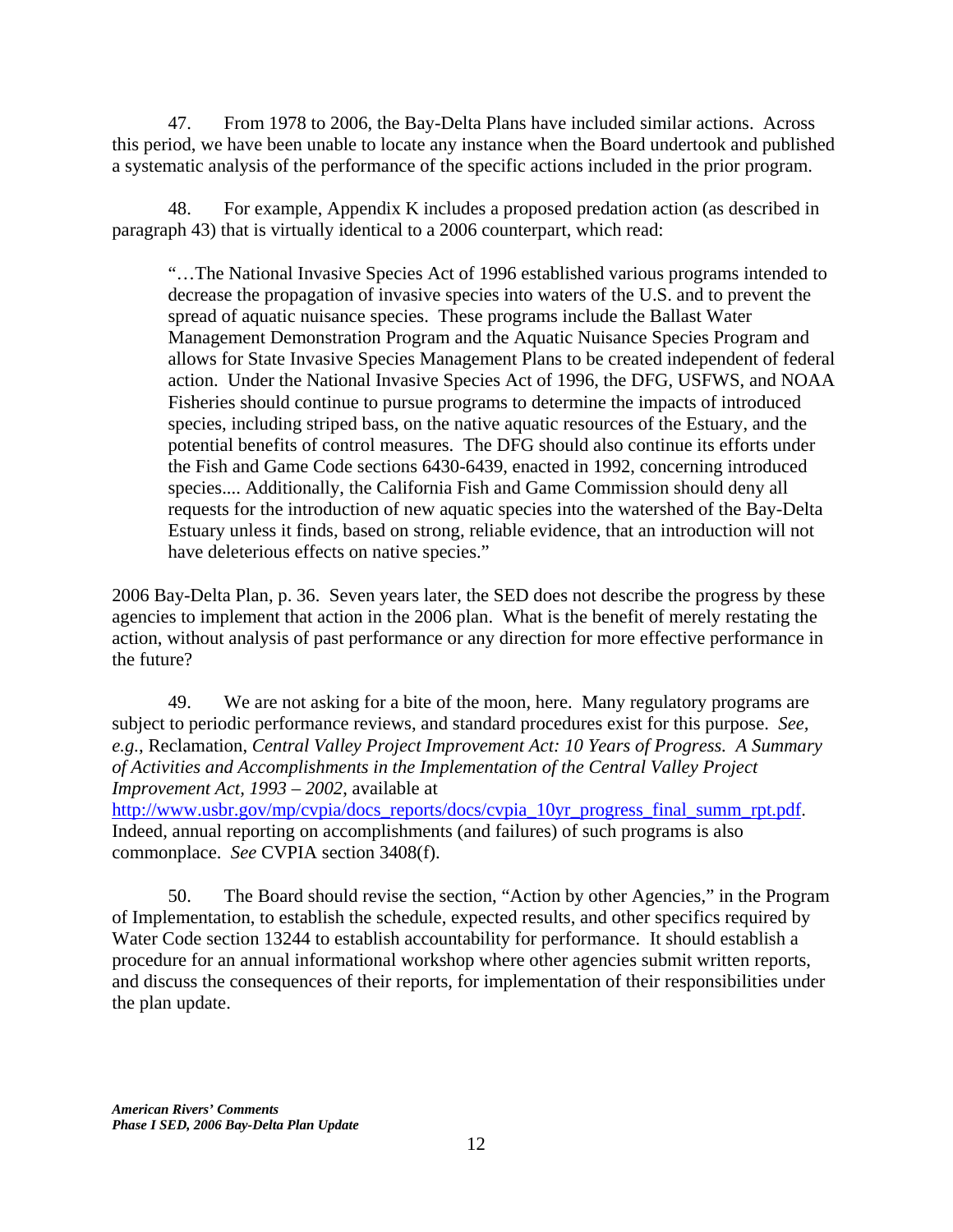# **B. The Plan Should Require Other Regulatory Agencies to Act.**

51. Appendix K finds that actions "outside of the [Board's] direct authority" will be necessary to achieve the proposed objective. SED Appendix K, p. 2 (emphasis added); *see also* p. 7. American Rivers agrees with this finding. We agree that the regulatory agencies discussed in "Actions by Other Agencies" are not subject to the Board's authority over water rights and pollutant discharges. The question is: does the Board have any non-direct authority to compel performance of the actions by other agencies?

52. Appendix K states conclusively: "The State Water Board will use its authority, as needed and appropriate, to encourage and where appropriate, require that necessary actions by other entities are completed." SED App. K, p. 7. It does not describe which authority.

53. The *Racanelli Decision* acknowledges that the Board does not have direct authority over other regulatory agencies, such as California Department of Fish and Wildlife or NOAA Fisheries, in their non-proprietary capacities.

"Water quality objectives, we realize, may not always be readily enforceable. The statutory factors enumerated in section 13242, particularly the provisions for recommended action and time schedule, reflect the Legislature's recognition that an implementing program may be a lengthy and complex process requiring action by entities over which the Board has little or no control and also requiring significant time intervals."

*Racanelli Decision*, 182 Cal. App. 3d at 122.

54. However, the Board has substantial if indirect authority.

"Section 13247 - part of the Porter–Cologne Act - provides that '[s]tate offices, departments, and boards, in carrying out activities which may affect water quality, shall comply with water quality control plans approved or adopted by the state board unless otherwise directed or authorized by statute....'"

*Robie Decision*, 136 Cal. App. 4th at 730 (italics in case). The *Racanelli Decision* concluded: "[b]oth state and federal acts require their public agency counterparts to comply with state water quality controls. (§ 13247; 33 U.S.C § 1323.)" *Racanelli Decision*, 182 Cal. App. 3d at 125. We note that the obligations of federal regulatory agencies arise once the U.S. Environmental Protection Agency has approved the plan under Clean Water Act section 303(c) and thus give it federal stature.

55. Once a plan specifies an action in a trackable form (who, what, when, and where), the responsible agency must perform that action – unless that would conflict with its authority. We believe that such conflict is avoidable or manageable, as long as the plan directs agencies to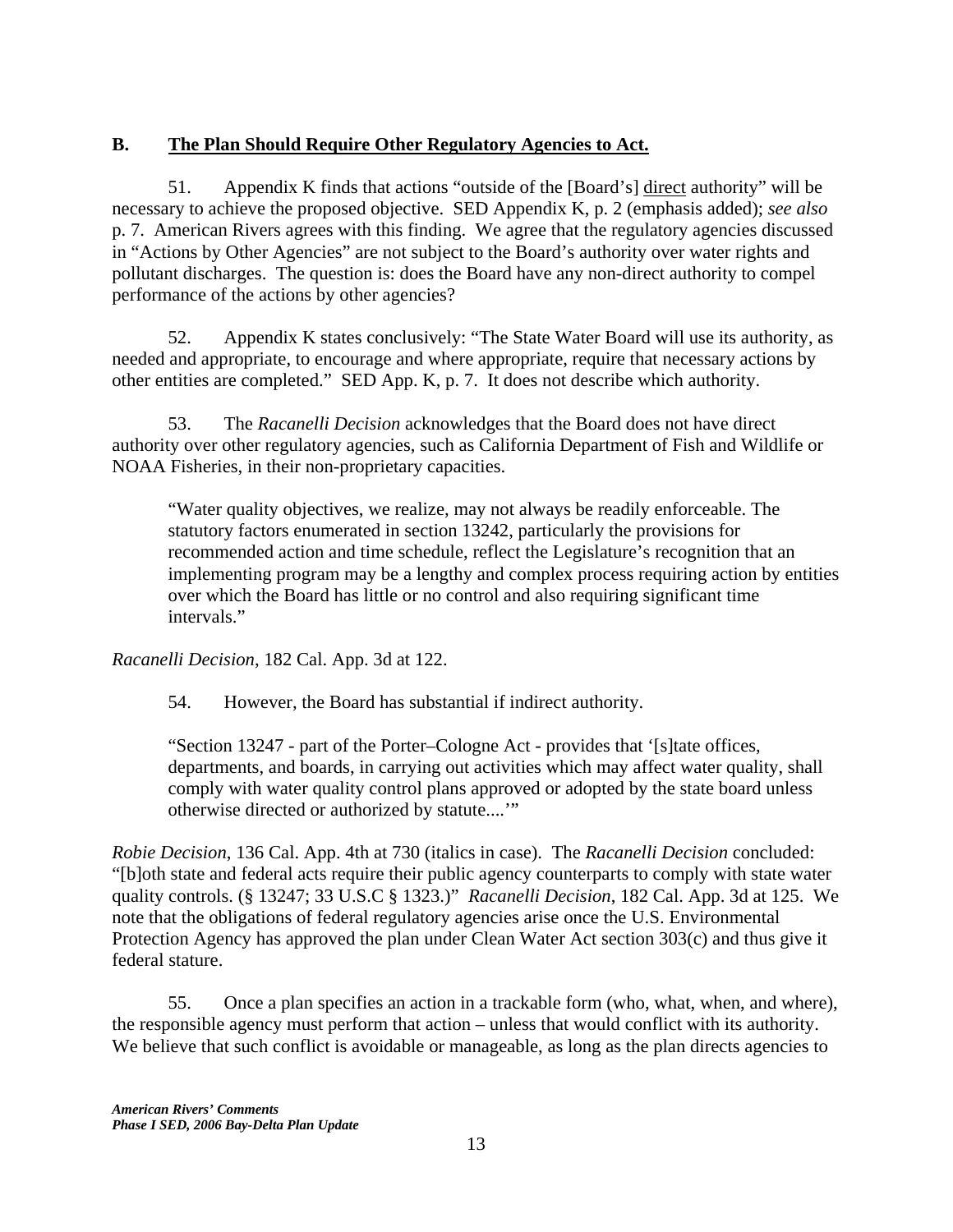use their existing authorities to achieve feasible results without predetermining the specific content of rules, policies, and programs.

56. That raises the question: what happens if an agency does not perform an action as specified in an approved plan? It is true, as the *Racanelli Decision* found, that the Board may not itself issue an administrative order against the agency:

"But the Legislature has thus far denied the Board explicit authority to enforce compliance, a recognized weakness in using water quality standards to control water purity. [Case citation omitted.] Enforcement authority - in the form of clear and direct orders, injunctive relief and civil penalties - is provided only for unauthorized discharge of pollutants. (§§ 13320, 13331, 13340, 13350, 13386.)"

*Racanelli Decision*, 182 Cal. App. 3d at 125. However, either the Board or a third party may seek judicial relief against the non-performing agency if the plan specifies the "when" of performance. *See, e.g.*, Clean Water Act section 505(a)(1), 33 U.S.C. § 1365(a)(1), which provides for a citizen's suit against any person (including the United States) in violation of an "...order issued by the Administrator or a State with respect to [a water quality] standard or limitation…."

### **C. The Board Should Require Water Right Holders to Act.**

57. Many of the non-flow actions listed in Appendix K may be performed at lands or facilities owned by water rights holders. In the adjudicatory proceedings to implement the plan, the Board may require these entities to undertake non-flow measures as a physical solution to resolve competing demands for water. Decision 1631 in the Mono Lake Cases held:

"In accordance with the 'physical solution doctrine'…, a water diverter can be compelled to employ a physical solution through which competing water demands can be met and the constitutional goal of promoting maximum beneficial use of the State's waters will be served. Thus, as part of a physical solution allowing for diversion of water for municipal use, [Los Angeles] can be required to undertake waterfowl habitat restoration measures. Waterfowl habitat restoration can serve to restore public trust uses while requiring a smaller commitment of water."

Decision 1631, 1994 WL 758358 at 77, citing to *Peabody v. Vallejo*, 2 Cal. 2d 351, 383–84 (1935) and *City of Lodi v. East Bay Municipal Utility District*, 7 Cal. 2d 316 (1936). The Program of Implementation should specify how the Board will assign responsibilities to water rights holders to implement non-flow measures.

### **V. MONITORING PROGRAM**

58. A Program of Implementation must include a "description of the surveillance to be undertaken to determine compliance with the objectives." Water Code § 13244(c). As stated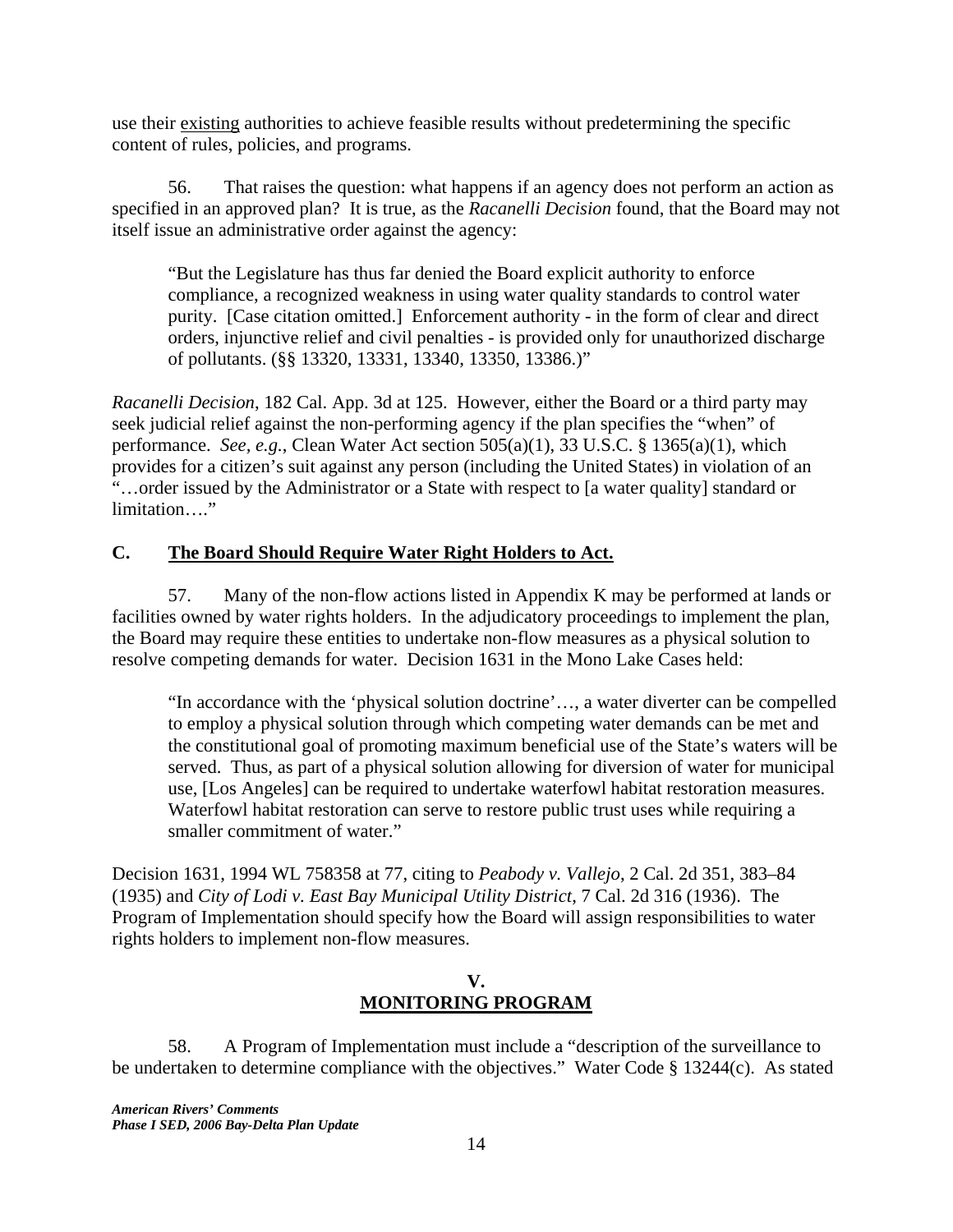above, the SED proposes to require the development of a monitoring program, SJRMEP, through subsequent water rights, licensing, or other adjudicatory proceedings. We have several comments about this element of the plan update.

### **A. The Board Should Complete a Retrospective Analysis of Water Quality Monitoring Data to Evaluate the Effectiveness of the 2006 and Prior Plans.**

59. Since 1971, the Board has required a comprehensive monitoring program as a condition of the water rights for the export projects, and as an element of the successive versions of the Water Quality Control Plan. For example, Decision 1379 (1971) provided:

"Despite extensive monitoring, particularly in the last two decades by state and federal agencies, there is still not enough information as desirable on which to base an intelligent management system….The Board as part of this decision is requiring that the Department [of Water Resources] and the Bureau [of Reclamation] conduct or cause to be conducted a comprehensive monitoring program including 32 monitoring stations strategically located throughout the Delta, at which some or all of the 23 parameters will be observed as enumerated in Tables 2, 3, and 4 of the Order."

Decision 1379 (1971), p. 38 (emphasis added).

60. Similarly, Decision 1485 (1978) included a Condition 10 as an element of the Bay-Delta Plan. It provided:

"To develop a better understanding of the hydrodynamics, water quality, productivity and significant ecological interactions of the Delta and Suisun Marsh so that more accurate predictions of environmental impacts related to operations of the CVP and SWP can be made, permittees shall, independently or in cooperation with other agencies or individuals:

(a) Conduct special studies to meet specific needs and to take advantage of particular circumstances where the data obtained are of significant value. Such studies include, but are not limited to, fish population and zooplankton measurements, waterfowl food plant production measurements, intensive phytoplankton studies, tissue analysis of selected biota, photosynthesis rates, sediment profile and composition, and water velocity.

(b) Develop and improve water quality and biological predictive tools with emphasis on improving the understanding of flow/salinity/phytoplankton relationships in the western Delta, and on improving hydraulic characteristics in existing models to represent more closely true channel characteristics, for the following areas of the estuary:

i) Western Delta and Suisun Bay area, including Suisun Marsh.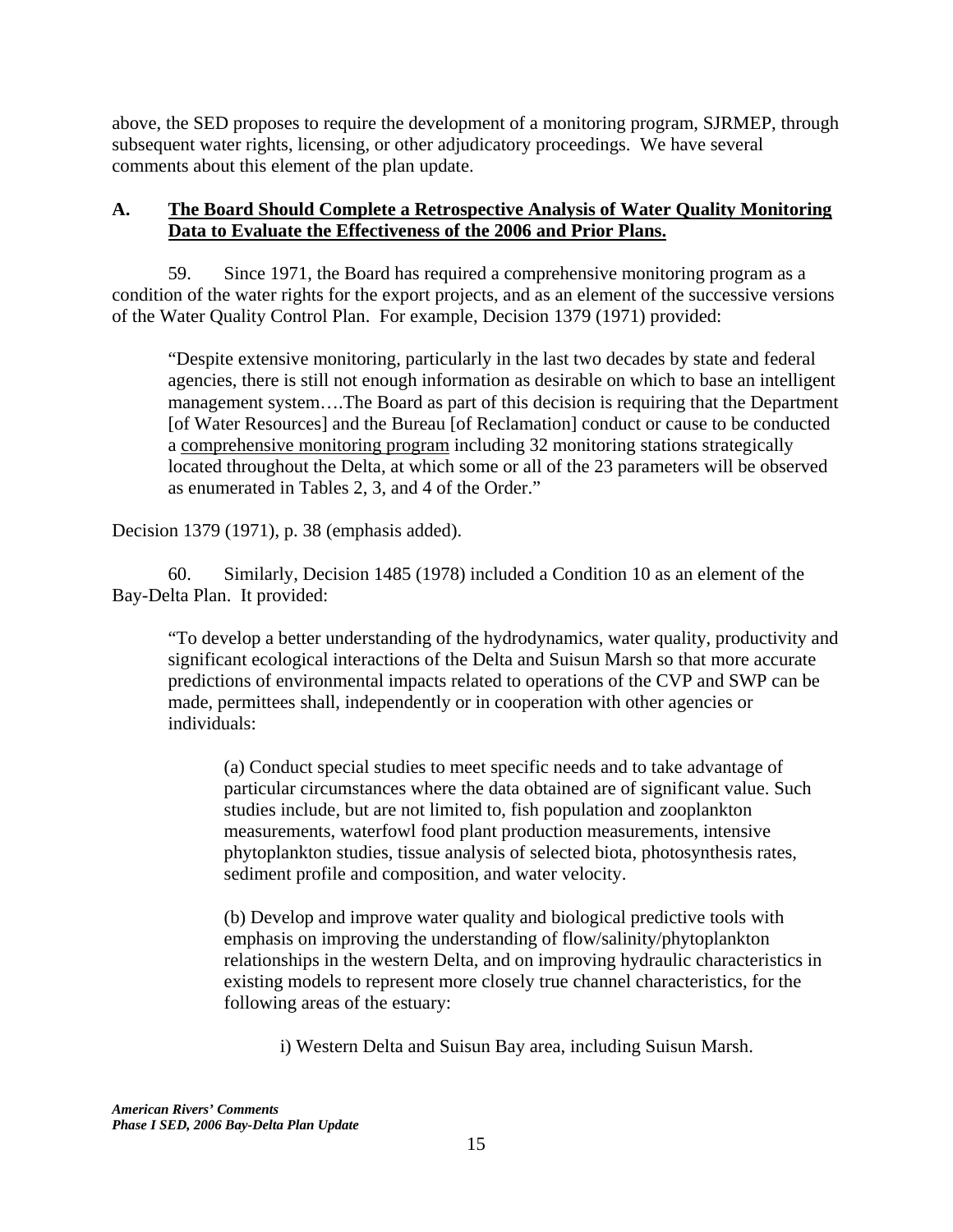ii) San Francisco Bay to Golden Gate Bridge.

iii) Interior Delta.

(c) Participate in research studies to determine:

i) Outflow needs in San Francisco Bay, including ecological benefits of unregulated outflows and salinity gradients established by them.

ii) The need for winter flows for long-term protection of striped bass and other aquatic organisms in the Delta."

Decision 1485, 1978 WL 41190 at 10-11.

61. Fast forwarding from 1978, we note that the 2006 Bay-Delta Plan includes an Environmental Monitoring Program by the Board. *Id*. at 41- 44. It also specifies other studies by other agencies. *Id*. at 45 - 47. Collectively, these are intended to "…(1) evaluate the response of the aquatic habitat and organisms to the objectives; and (2) increase understanding of the large-scale characteristics and functions of the Estuary ecosystem to better predict system-wide responses to management options." *Id*. at 41.

62. We are unable to determine whether and how the Board analyzed the monitoring data collected under the 2006 Bay-Delta Plan (and prior versions) to evaluate the effectiveness of the specified actions in managing those trends. For example, the *Staff Report for the Periodic Review of the 2006 Bay-Delta Plan* (2009) does not directly analyze the effectiveness of the existing Program of Implementation, while it does describe trends in water quality conditions as the basis for recommending review of objectives.

63. Water Code section 13242(c) requires surveillance of required and recommended actions, and that must include analysis of collected data. The Board should complete such analysis as part of the record for modifying existing objectives and Program of Implementation.

#### **B. Appendix K Should Specify How the Proposed Monitoring Program Would be Used to Evaluate the Effectiveness of the New Program of Implementation.**

64. As stated in paragraphs  $19 - 23$  above, we conclude that Appendix K improperly defers development of scientific elements of the monitoring program until subsequent adjudicatory proceedings. We will not repeat that comment.

### **VI. PHASING OF THE COMPREHENSIVE REVIEW**

65. The Notice of Preparation (2009) for the SED, and the Supplemental Notice (2012), each describe four phases of this comprehensive review. This sequencing appears to be discretionary and un-firm. For example, the Supplemental Notice states that the work "…could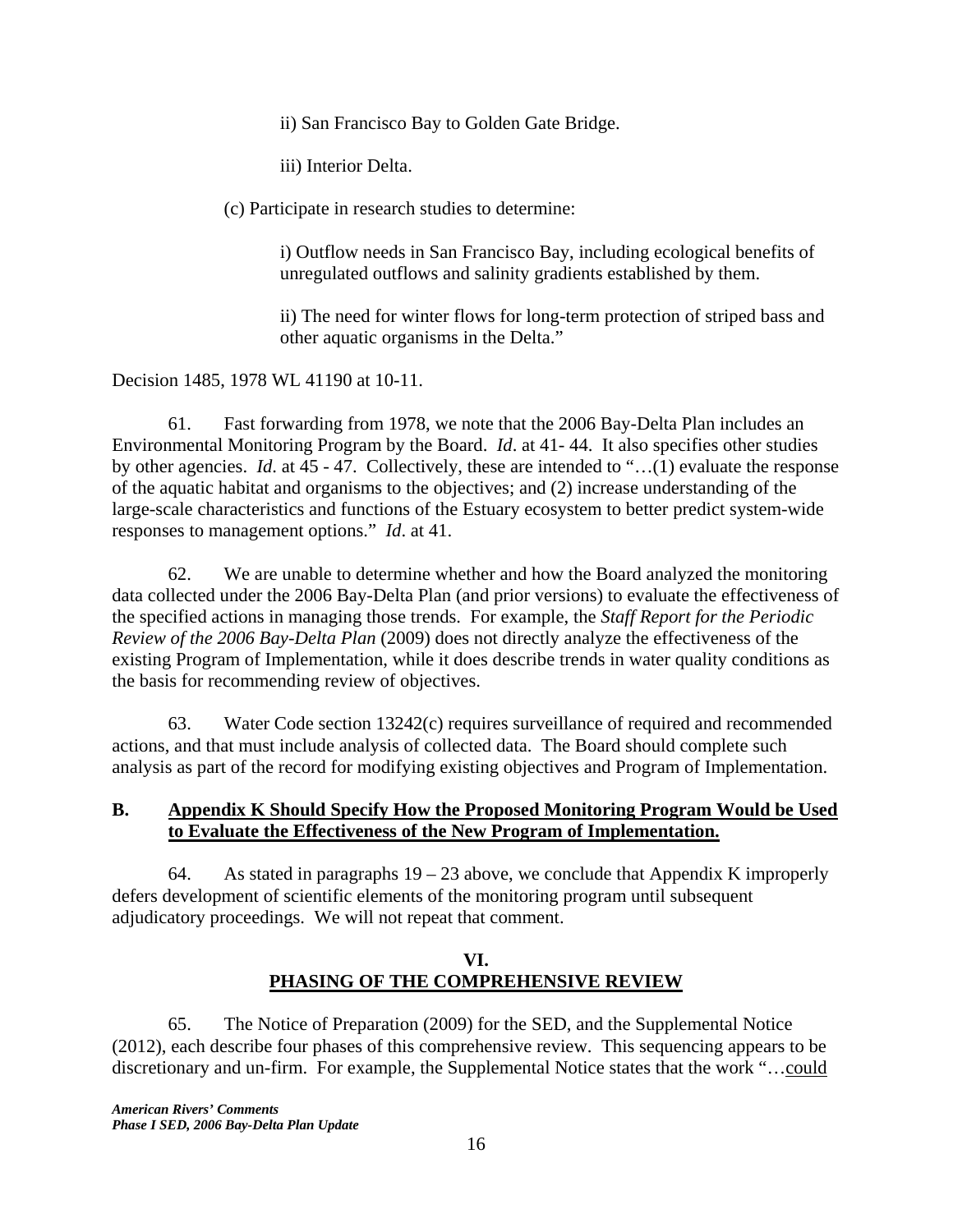be completed" in such phases. *Id*. at 4 (emphasis added). We have not located a firm schedule for the start and finish for each phase. More importantly, having reviewed these notices and the SED, we do not understand how phasing – and specifically, the respective scopes and schedules of the phases – will work together to produce a timely and effective update to the 2006 plan. We offer specific comments and questions below.

## **A. The Board Should Specify How it Will Complete Implementation of the Flow Rates for the San Joaquin Basin as a Whole.**

66. As stated in paragraphs  $31 - 36$ , Appendix K does not describe the scopes or anticipated schedules of the water rights and other proceedings to assign the compliance obligation for the proposed unimpaired flow rate, as between the dams in a given tributary.

67. Appendix K proposes a 1,000 cfs minimum flow at Vernalis for the period February through June. SED App. K, p. 1. It does not specify what proceedings will be used to allocate the compliance obligation for that flow rate, although it does specify the compliance obligation by tributary. *Id.* at  $3 - 4$ . For example, while stating that the Tuolumne will provide 47% of that base flow, Appendix K does not state what proceedings will be used to assign that allocation as between Modesto and Turlock Irrigation Districts (which are subject to a water quality certification in the relicensing for New Don Pedro), City of San Francisco (which is not), and other diverters (which are not).

68. Appendix K proposes a 1,000 cfs minimum flow at Vernalis in October. SED App. K, p. 5. While stating that the compliance obligation will be assigned through "a water rights proceeding, FERC licensing proceeding, or other proceeding," it does not provide any specificity as to schedule, or how the assignment will be managed by tributary given the different legal status of various diverters.

69. Appendix K anticipates that the Board may develop flow requirements for July through September and November through January, relying partly on information developed through water rights and licensing proceedings. SED App. K, p. 6. It does not specify a schedule for development of such requirements.

70. Appendix K omits the upper San Joaquin from the flow requirements, on the ground that Chinook salmon will be reintroduced, and flow will be provided, under the San Joaquin River Restoration Program (SJRRP). SED App. K, p. 3 n. 1. It anticipates that the next review of the Bay-Delta Plan will address "…the need for any additional flows" from the Upper San Joaquin. *Id*. While very supportive of the SJRRP, we do not understand how this treatment squares with the update's flow requirements at Vernalis or downstream in the Delta. While it is true that "[f]lows necessary to support this reintroduction are being determined and provided through the SJRRP" (SED App. K at 3 n. 1) for purposes of the Endangered Species Act and Fish and Game Code section 5937, the Board has not reviewed the SJRRP for purposes of water quality compliance at Vernalis or downstream.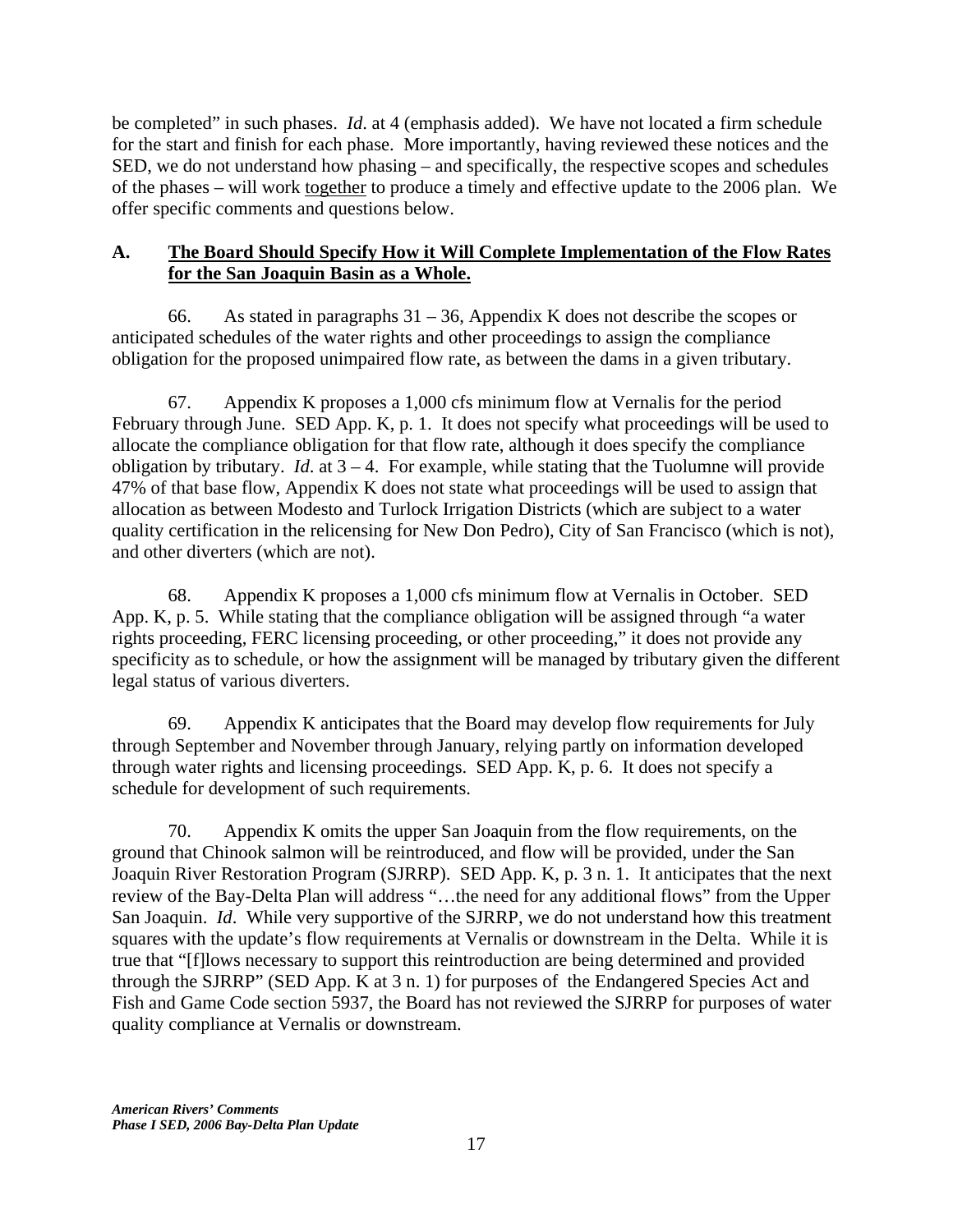## **B. The Board Should Specify How it will Complete the Program of Implementation for Delta Outflow.**

71. The Notice of Preparation, as supplemented, anticipates that the Board will address Delta outflow in Phase 2. Appendix K states the Board's intention that compliance with its flow requirements "…will serve to meet any responsibility to contribute the LSJR inflow component of the Delta outflow objective in this plan that would be otherwise imposed on that agency." SED App. K, p. 3.

72. We do not understand how that is workable. The SED does not contain any analysis that shows that 35% unimpaired flow will be a sufficient contribution to Delta outflow. Such analysis would be premature, since the Board has not reviewed or determined what the Delta outflow objective will be.

73. Appendix K proceeds to state that the "…Board may reconsider [its intention] and reallocate responsibility for implementing the Delta outflow objective in any subsequent proceeding, including a water rights proceeding." SED App. K, p. 3. We do not understand the Board's thinking on critical path questions. Is the Board's decision on Phase 1 final for the purpose of this comprehensive review, or is it reopenable in Phase 2 for the purpose of Delta outflow? When will Phase 3 (water rights and other adjudicatory proceedings) occur relative to Phase 1 or 2? Put differently, will those proceedings consider only the Phase 1 flow requirements or the Phase 2 requirements as well?

74. Last but not least, Appendix K does not address how Phase 1 (or other phases) will be coordinated with the Board's review of the change petition for BDCP, which will be the most significant proposal for modification of the export projects in many decades.

# **C. The Board Should Complete this Comprehensive Review in a Reasonable Period.**

75. The Board published the Phase 1 SED on December 31, 2012, having started the comprehensive review in July 2008 when it published *Strategic Workplan for Activities in the San Francisco Bay/Sacramento-San Joaquin Delta Estuary*. *See* SED, pp. 1-4. Phase 2 will require its own SED.

76. We understand the phasing approach to mean that the plan update (Phases 1 and 2) will both be completed well after 2015. Phase 3 (adjudicatory proceedings to adjust water rights or otherwise apply the objective to individual) dams will occur at some unspecified dates. We do not understand how the resulting schedule squares with the Board's obligation under Clean Water Act section 303(c), 33 U.S.C. § 1313(c)(1), which provides:

"The Governor of a State or the State water pollution control agency of such State shall from time to time (but at least once each three year period beginning with October 18, 1972) hold public hearings for the purpose of reviewing applicable water quality standards and, as appropriate, modifying and adopting standards. Results of such review shall be made available to the Administrator."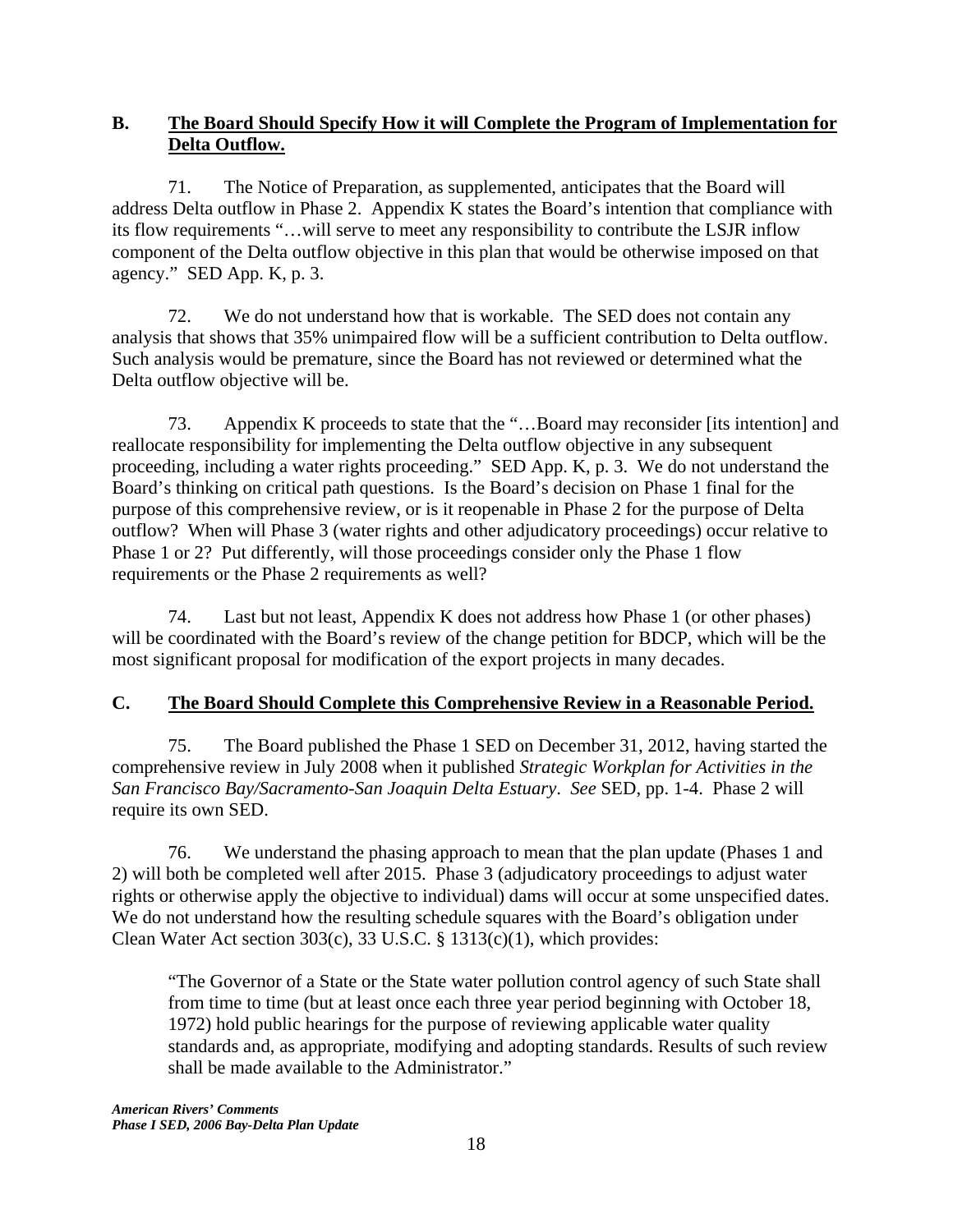77. EPA has interpreted this statute to require the submittal of revisions to existing water quality standards, or a decision not to revise, within that 3-year period.

"The 3-year period is measured from the date of the letter in which the State informs EPA that revised or new standards have been adopted for the affected waters and are being submitted for EPA review or, if no changes were made in the standards for those waters, from the date of the letter in which the State informs EPA that the standards were reviewed and no changes were made….

The Water Quality Standards Regulation allows States to establish procedures for identifying and reviewing the standards on specific water bodies in detail…. States must reexamine any water body with standards not consistent with the section  $101(a)(2)$  goals of the Act every 3 years, and if new information indicates that section  $101(a)(2)$  goal uses are attainable, revise its standards to reflect those uses."

EPA, *Water Quality Handbook* (1993), § 6.1.

78. The Board decided to proceed with revisions to the 2006 Bay-Delta Plan by July 2008. However, under the current phasing approach, the planning process would likely continue to 2015 or longer. We respectfully request that the Board reconsider whether it has legal authority to undertake a 9-year or longer proceeding to update the 2006 Bay-Delta Plan.

## **VII. CONCLUSION**

 American Rivers is grateful for the very hard work of Board staff and members to prepare the SED. We support the Board's intention to amend the 2006 Bay-Delta Plan to provide better protection of native fish and other beneficial uses of the Delta. We support the direction of the proposed narrative objective and Program of Implementation.

We ask a simple question: is Appendix K more of the same, or is it the fundamental reorganization of water management as required by Water Code section 85001(a)? We respectfully conclude that it is not yet properly structured to contribute to an effective solution for the Delta crisis. We recommend that the Board convene an informational workshop once it (and commenters) have reviewed all public comments, in order to chart the best way forward to a timely and effective decision.

 $\sqrt{ }$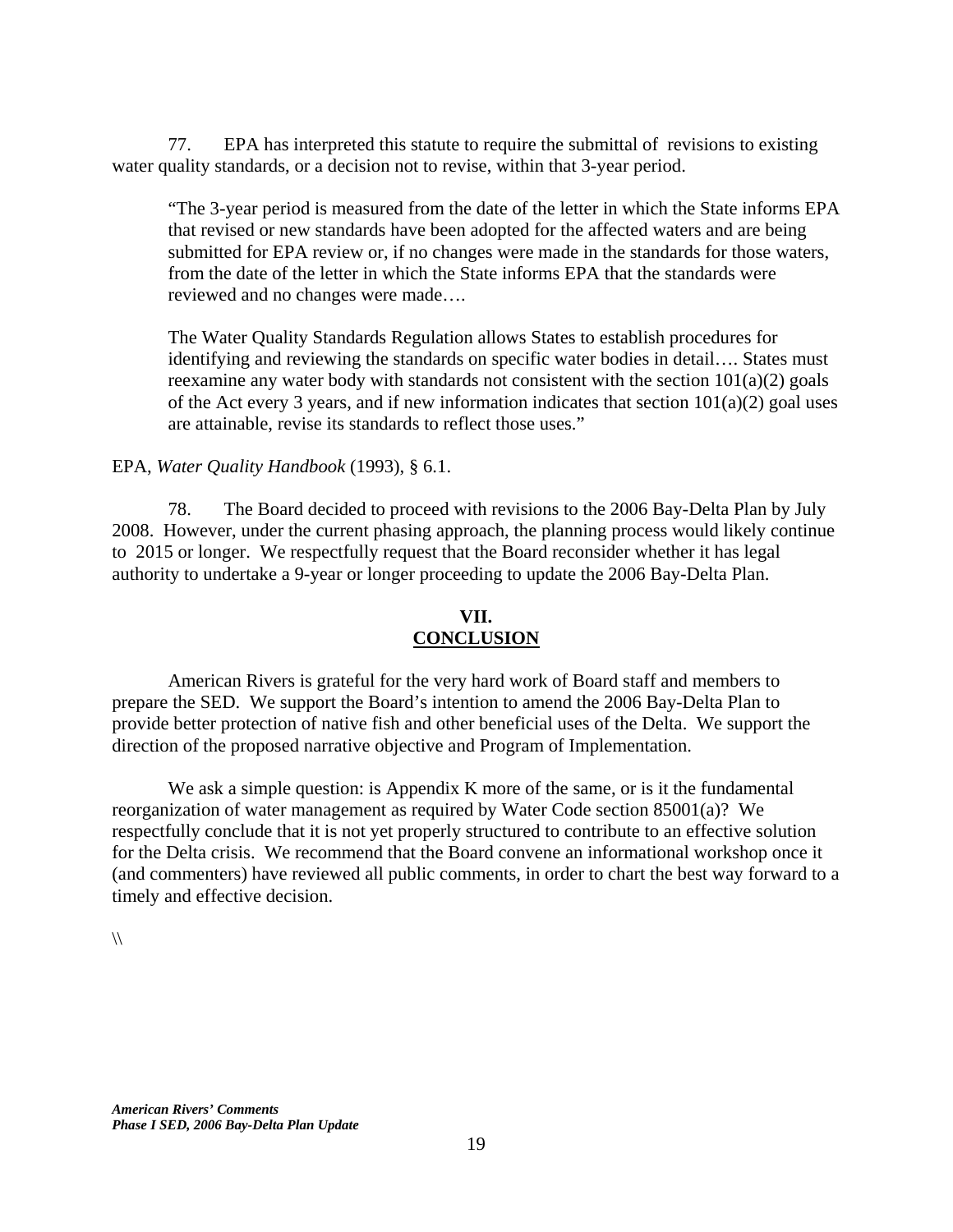Respectfully submitted,

 Steve Rothert California Director AMERICAN RIVERS

 $\overline{\phantom{a}}$  , and the contract of the contract of the contract of the contract of the contract of the contract of the contract of the contract of the contract of the contract of the contract of the contract of the contrac

 John Cain Conservation Director, Bay-Delta and Central Valley Flood Management AMERICAN RIVERS

Richard Rom Call:

Richard Roos-Collins Julie Gantenbein Nicholas Niiro WATER AND POWER LAW GROUP PC 2140 Shattuck Avenue, Ste. 801 Berkeley, CA 94704 (510) 296-5589 rrcollins@waterpowerlaw.com

Attorneys for AMERICAN RIVERS